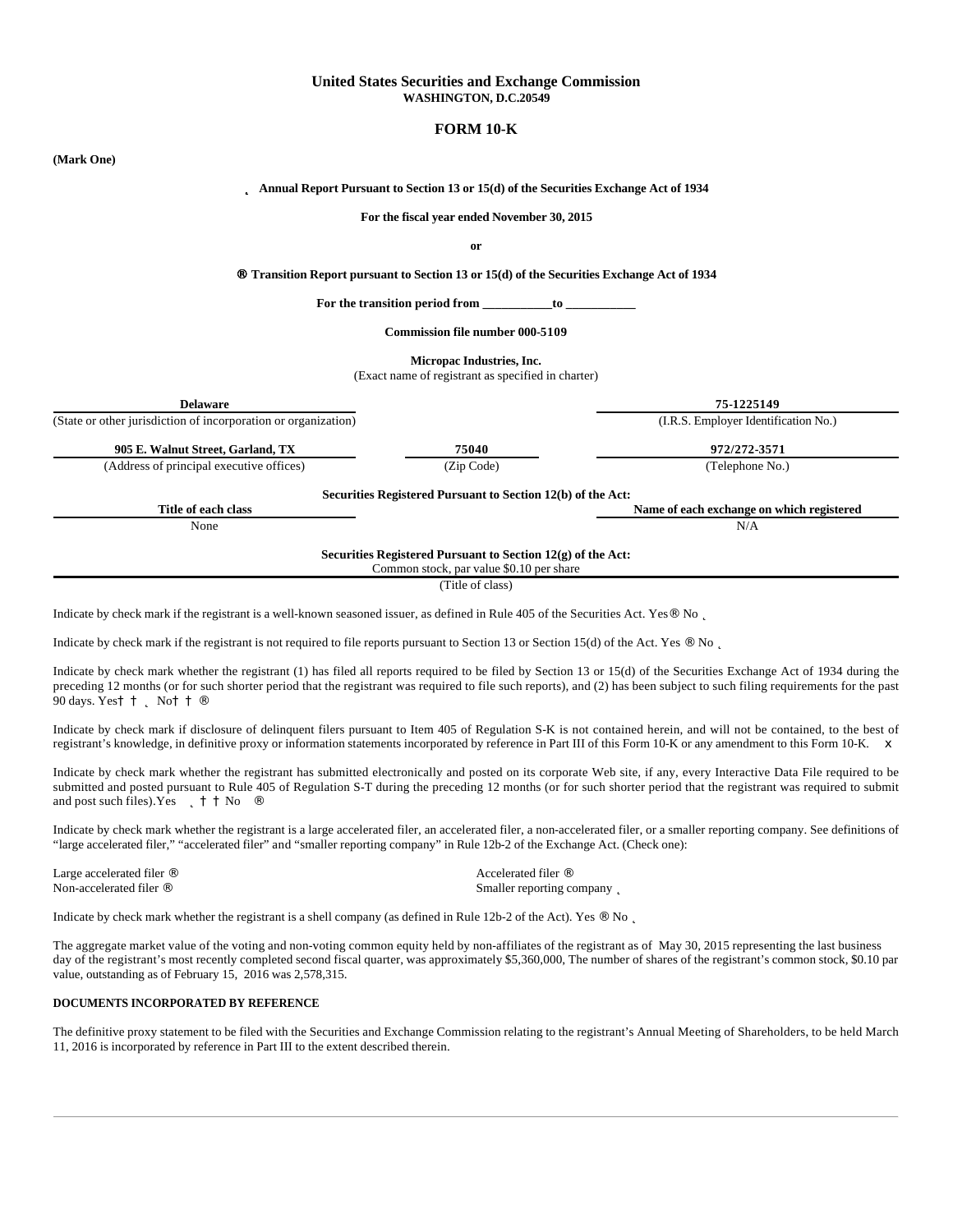# **Table of Contents**

|                      |                                                                                                                 | Page     |
|----------------------|-----------------------------------------------------------------------------------------------------------------|----------|
| Part I               |                                                                                                                 |          |
| Item 1.              | <b>Business</b>                                                                                                 | 3        |
| Item 1A.             | <b>Risk Factors</b>                                                                                             | 5        |
| Item 1B.             | <b>Unresolved Staff Comments</b>                                                                                |          |
| Item 2.              | Properties                                                                                                      | 8        |
| Item 3.              | <b>Legal Proceedings</b>                                                                                        | 8        |
| Item 4.              | Mine Safety Disclosure                                                                                          | 8        |
|                      |                                                                                                                 |          |
| Part II              |                                                                                                                 |          |
|                      |                                                                                                                 |          |
| Item 5.              | Market for Registrant's Common Equity, Related Stockholder Matters and Issuer Purchases of Equity Securities    | 8        |
| Item 6.              | Selected Financial Data                                                                                         | 9        |
| Item 7.              | Management's Discussion and Analysis of Financial Condition and Results of Operations                           | 9        |
| Item 7A.             | <b>Ouantitative and Oualitative Disclosures About Market Risk</b>                                               | 12       |
| Item 8.              | Financial Statements and Supplementary Data                                                                     | 12       |
| Item 9.              | Changes in and Disagreements With Accountants on Accounting and Financial Disclosure<br>Controls and Procedures | 21       |
| Item 9A.<br>Item 9B. | Other Information                                                                                               | 21<br>22 |
|                      |                                                                                                                 |          |
| Part III             |                                                                                                                 |          |
|                      |                                                                                                                 |          |
| Item $10$ .          | Directors, Executive Officers and Corporate Governance                                                          | 23       |
| Item $11$ .          | <b>Executive Compensation</b>                                                                                   | 25       |
| Item $12$ .          | Security Ownership of Certain Beneficial Owners and Management and Related Stockholder Matters                  | 26       |
| Item $13$ .          | Certain Relationships and Related Transactions, and Director Independence                                       | 27       |
| Item 14.             | Principal Accounting Fees and Services                                                                          | 27       |
|                      |                                                                                                                 |          |
| Part IV              |                                                                                                                 |          |
|                      |                                                                                                                 |          |
| Item $15$ .          | <b>Exhibits, Financial Statement Schedules</b>                                                                  | 28       |
|                      |                                                                                                                 |          |
|                      | Signatures                                                                                                      | 29       |
|                      |                                                                                                                 |          |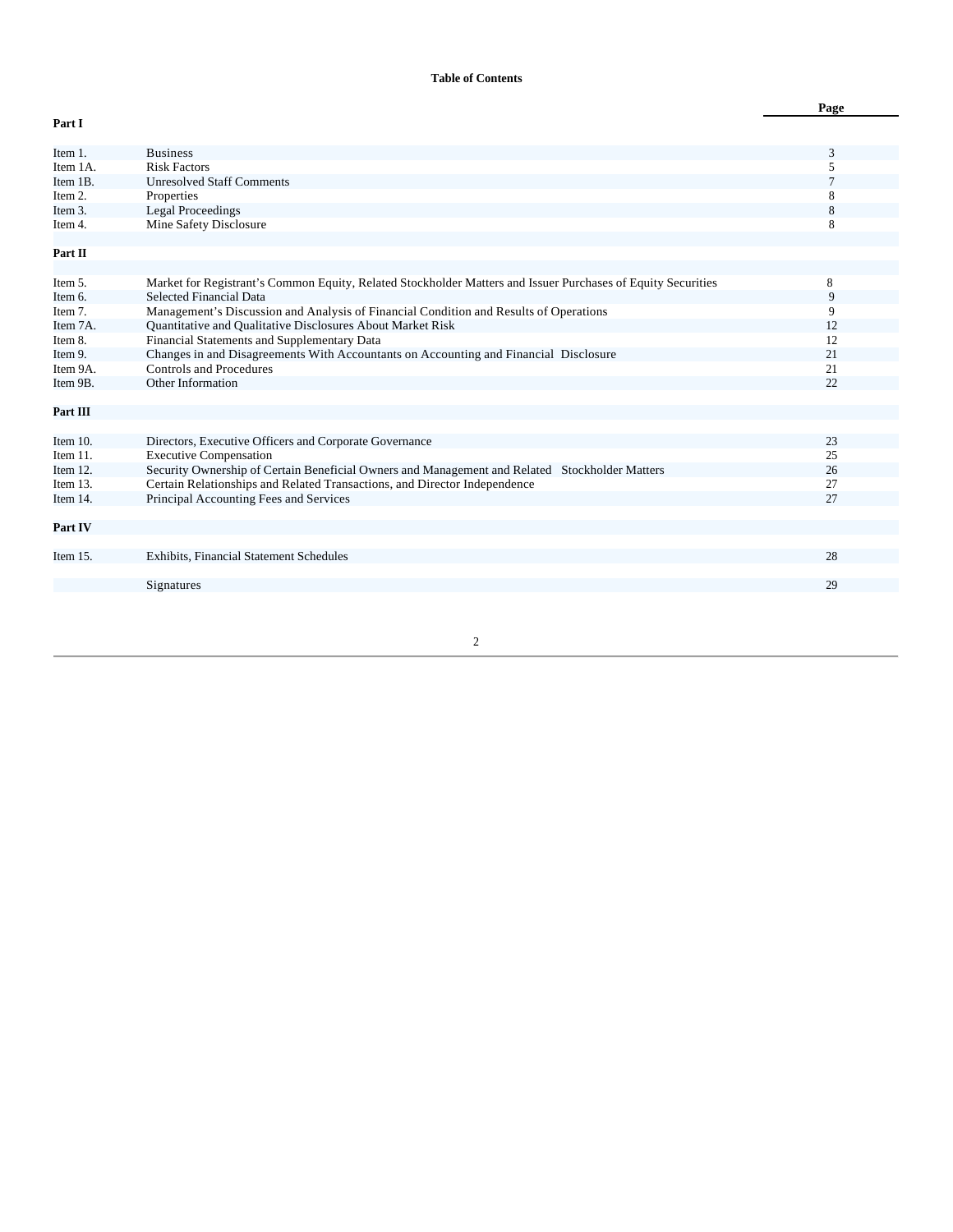### PART I

#### **Item 1. Business**

### **INTRODUCTION**

Micropac Industries, Inc. (the "Company"), a Delaware corporation, manufactures and distributes various types of hybrid microelectronic circuits, solid state relays, power controllers, and optoelectronic components and assemblies. The Company's products are used as components in a broad range of military, space and industrial systems, including aircraft instrumentation and navigation systems, power supplies, electronic controls, computers, medical devices, and high-temperature  $(200\textdegree C)$  products.

The Company's facilities are certified and qualified by the Defense Logistics Agency (DLA) to MIL-PRF-38534 (class K-space level), MIL-PRF-19500 JANS (space level), and MIL-PRF-28750 (class K-space level) and is certified to ISO 9001-2002. Micropac is a National Aeronautics and Space Administration (NASA) core supplier, and is registered to AS9100-Aerospace Industry standard for supplier certification. The Company has UL approval on our industrial power controllers.

The Company's core technology is the packaging and interconnecting of multi-chip microelectronics modules. Other technologies include light emitting and light sensitive materials and products, including light emitting diodes and silicon phototransistors used in the Company's optoelectronic components and assemblies.

The business of the Company was started in 1963 as a sole proprietorship. On March 3, 1969, the Company was incorporated under the name of "Micropac Industries, Inc." in the state of Delaware. The stock was publicly held by 470 shareholders on November 30, 2015.

### **PRODUCTS AND TECHNOLOGIES**

The Company's products are either custom (being application-specific circuits designed and manufactured to meet the particular requirements of a single customer) or standard proprietary components. Custom-designed components accounted for approximately 42% of the Company's sales for the fiscal year ended November 30, 2015, and were 44% for fiscal 2014. Standard components accounted for approximately 58% of the Company's sales for the fiscal year ended November 30, 2015, and were 56% for fiscal 2014.

The Company provides power management and controls, sensors and displays, and optocouplers products, components and assemblies and offers a wide range of products sold to the industrial, medical, military, aerospace and space markets.

The power management and controls technologies, including custom microcircuits, solid state relays, power operational amplifiers, and regulators accounted for 32% of the Company's business in 2015 compared to 30% in 2014. Sensors and displays accounted for 33% of the Company's business and the optocouplers product accounted for 35% of the Company's business in 2015, compared to 41% and 29% in 2014, respectively.

The Company's basic products and technologies include:

 Custom design hybrid microelectronic circuits Solid state relays and power controllers Custom optoelectronic assemblies and components **Optocouplers**  Light-emitting diodes Hall-Effect sensors Displays Power operational amplifiers Fiber optic components and assemblies High temperature (200º C) products Radiation tolerant electronics

Micropac's products are primarily sold to original equipment manufacturers (OEM's) who serve the following major markets:

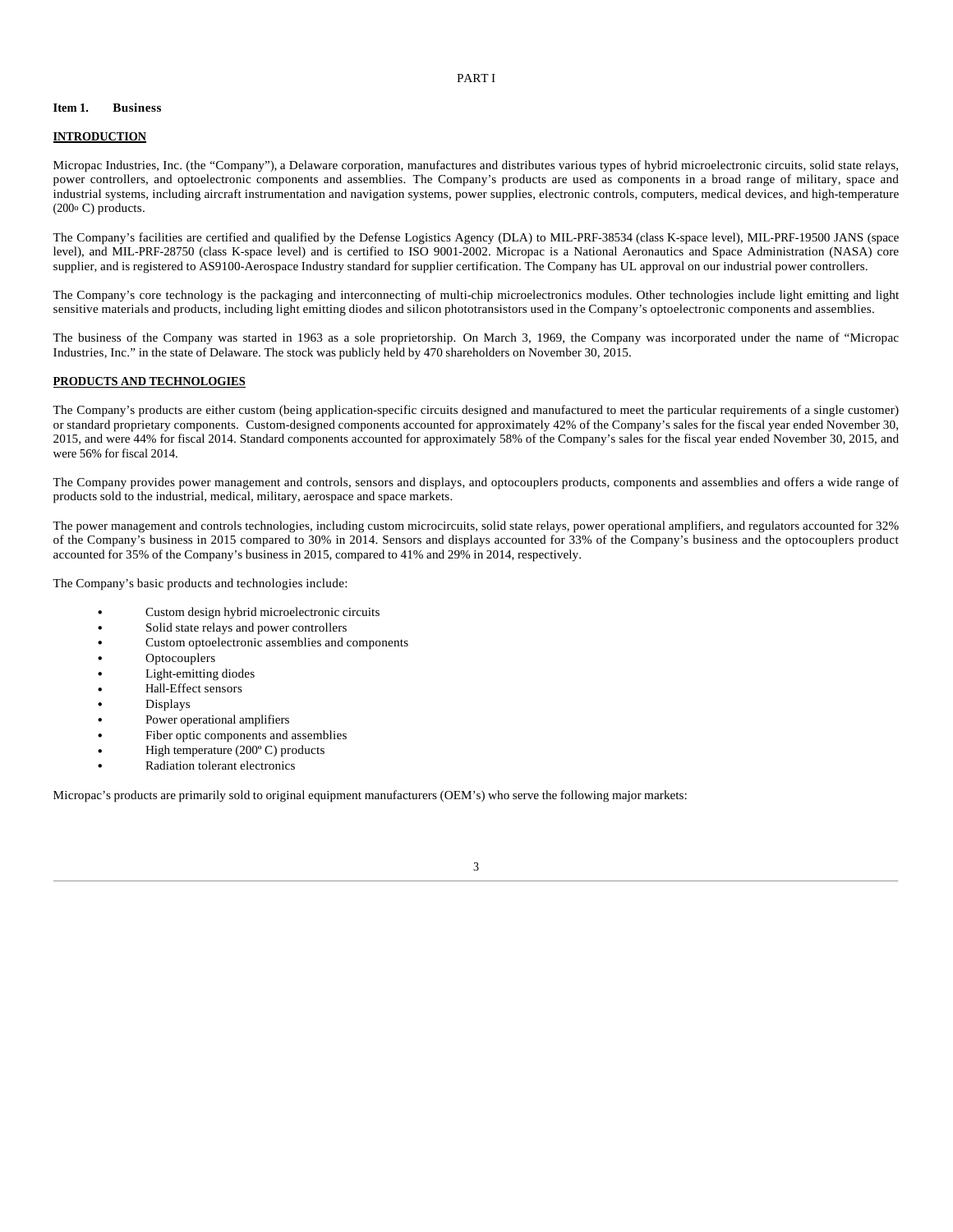Military/Aerospace – aircraft instrumentation, guidance and navigations systems, control circuitry, power supplies, laser positioning Space – control circuitry, power monitoring and sensing Industrial – power control equipment, robotics

The Company has two provisional patents. The Company has no licenses, franchises or labor contracts. The Company's trademark "Mii" is registered with the U.S. Patent and Trademark Office.

Sales of our products internationally are subject to government regulations, including export control regulations of the U.S. Department of State and Department of Commerce. Violation of these regulations by the Company could result in monetary penalties and denial of export privileges. The Company is not aware of any violations of export control regulations or any other applicable government regulations.

Five of the Company's principal product families require government approval. Further, a significant portion of our business is military and is dependent on maintaining our facility certifications to MIL-PRF-38534, MIL-PRF-19500 and MIL-PRF-28750. In addition, several customers require the Company maintain ISO 9001- 2002 certifications. We expect to maintain these certifications and qualifications; however, the loss of any of these certifications would have a significant negative impact on our business.

Government regulations impose certain controls on chemicals used in electronics and semiconductor manufacturing. Micropac has obtained all the necessary environmental permits, and routinely monitors and reports the wastewater stream results to the local governing agency. Micropac is classified as a small generator of hazardous waste, and the annual cost of complying with the regulations is minimal.

In 2015, the Company's investment in technology through research and development, which was expensed, totaled approximately \$1,707,000 (\$1,856,000 in 2014). The Company's research and development expenditures were directed primarily toward standard proprietary power management products, including industrial power controllers and DC-DC converters, fiber optic transceivers, high voltage optocouplers and continued product development and improvement associated with the Company's space level and other high reliability products.

In addition to the Company's investment in research and development, various customers paid the Company approximately \$650,000 in non-recurring engineering revenue with costs recorded within cost of goods sold associated with the development of custom products for specific applications.

The Company provides a one year warranty from the date of shipment to the original purchaser. The Company is obligated under this warranty to either replace or repair defective goods or refund the purchase price paid by the buyer.

# **CUSTOMERS**

The Company's products are marketed throughout the United States and in Western Europe, through a direct technical sales staff, independent representatives and independent stocking distributors. Approximately 23% of the sales for fiscal year 2015 (17% in 2014) were to international customers. Sales to Western European customers are made by independent representatives under the coordination of the Company's office in Bremen, Germany.

Sales through the Company's distribution channels were \$6,535,000 in 2015 compared to \$4,452,000 in 2014, or 33% and 23% of sales, respectively.

The Company's major customers include contractors to the United States government. Sales to these customers for the Department of Defense (DOD) and NASA contracts accounted for approximately 57% of the Company's revenues in 2015 compared to 57% in 2014.

The Company's major customers are Lockheed Martin, Northrop Grumman, Rockwell, Goodrich, Raytheon, and L-3. One customer accounted for 12% of the Company's sales during 2015 and no customer accounted for 10% or more of the Company's sales in 2014.

# **BACKLOG**

At November 30, 2015, the Company had a backlog of unfilled orders totaling approximately \$18,925,000 compared to approximately \$21,175,000 at November 30, 2014. The Company expects to complete and ship the majority of its November 30, 2015 backlog during fiscal 2016.

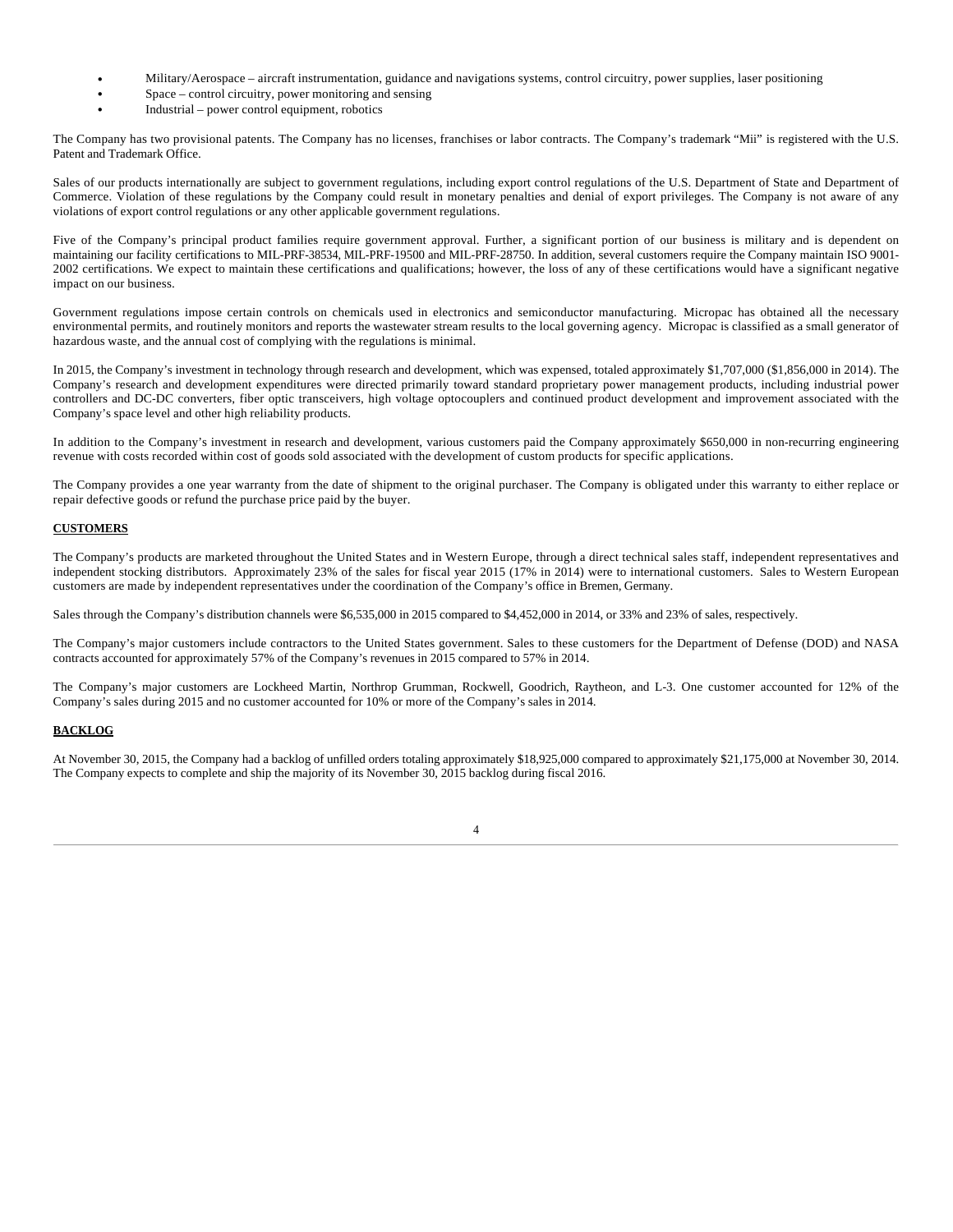# **EMPLOYEES**

At November 30, 2015, the Company had 124 full-time employees (compared to 116 at November 30, 2014), of which 22 were executive and managerial employees, 31 were engineers and quality-control personnel, 9 were clerical and administrative employees, and 62 were production personnel. None of the Company's employees are covered by collective bargaining agreements.

The Company is an equal opportunity employer. It is the Company's policy to recruit, hire, train and promote personnel in all job classifications, without regard to race, religion, color, national origin, sex or age. Above and beyond non-discrimination, we are committed to an Affirmative Action Program, dedicated to the hiring, training, and advancement within the Company of minority group members, women, veterans, and handicapped individuals.

# **COMPETITION**

The Company competes with two or more companies with respect to each of its major products. Some of these competitors are larger and have greater capital resources than the Company. Management believes the Company's competitive position is favorable with regard to our product reliability and integrity, past performance, customer service and responsiveness, timely delivery and pricing; however, no assurance can be given that the Company can compete successfully in the future.

There are approximately 51 independent manufacturing companies who are certified to supply microcircuits to MIL-PRF-38534 or supply semiconductors to MIL-PRF-19500, in addition to OEM's, who manufacture hybrid microcircuits for their internal needs. Micropac may compete with all of these for hybrid microcircuit, power management and optoelectronics business. Some of the Company's primary competitors are MS Kennedy, Avago, Isolink, and International Rectifier.

### **SUPPLY CHAIN**

The parts and raw materials for the Company's products are generally available from more than one source. Except for certain optoelectronic products, the Company does not manufacture the basic parts or materials used in production of its products. From time to time, the Company has experienced difficulty in obtaining certain materials when needed. The Company's inability to secure materials for any reason could have adverse effects on the Company's ability to deliver products on a timely basis and could result in loss of customers or sales. However, the Company has not been materially affected by such shortages. The Company uses capacitors, active semiconductor devices (primarily in chip form), hermetic packages, ceramic substrates, resistor inks, conductor pastes, precious metals and other materials in its manufacturing operations. The Company's delivery commitments to customers allow for adequate lead times for production of the products including lead time for order and receipt from the supply chain.

Some of the Company's primary suppliers are NTK Technologies, Electrovac, Schott Glass, Semi-Dice, Micross Components, Cobhanm Rad Solutions, and Materion Advanced Materials.

### **Item 1A. Risk Factors**

This annual report on Form 10-K contains forward-looking statements that are made pursuant to the safe harbor provisions of the Private Securities Litigation Reform Act of 1995. Actual results could differ materially. Investors are warned that forward-looking statements involve risks and unknown factors including, but not limited to, customer cancellation or rescheduling of orders, problems affecting delivery of vendor-supplied raw materials and components, unanticipated manufacturing problems and availability of direct labor resources.

The Company produces silicon phototransistors and light emitting diode die for use in certain military, standard and custom products. Fabrication efforts sometimes may not result in successful results, limiting the availability of these components. Competitors offer commercial level alternatives and our customers may purchase our competitors' products if the Company is not able to manufacture the products using these technologies to meet the customer demands.

The Company disclaims any responsibility to update the forward-looking statements contained herein, except as may be required by law.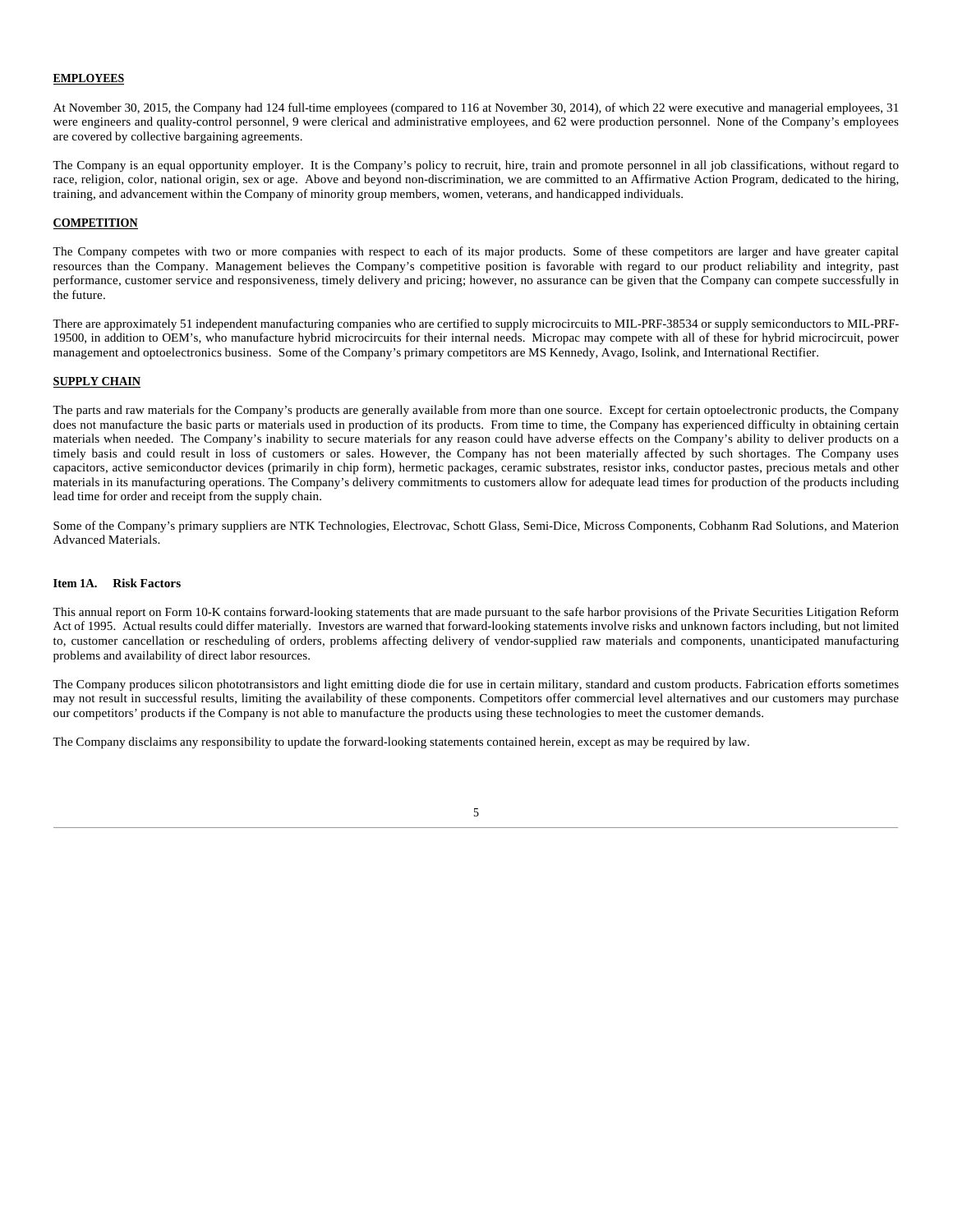### **Majority shareholder ability to control the election of the Board of Directors**

The Company's majority shareholder, Mr. Heinz-Werner Hempel, established a partnership organized under the laws of Germany, which owns 1,952,577 shares or 75.7% of the outstanding voting shares. Mr. Hempel, through the partnership, has the ability to control the election of the Company's Board of Directors and elect individuals who may be more sympathetic to such majority shareholder's desires and not necessarily sympathetic to the desires of minority shareholders as to the policies and directions of the Company. However, the ability to control the election of the Board of Directors does not modify the fiduciary duties of the Board of Directors to represent the interests of all shareholders.

### **Availability of public shares for purchase and sale**

A small number of shares are available for public purchase and sale. As a result, the Company's reported share price may be subject to extreme fluctuations due in part to the small number of shares traded at any time.

### **Pricing pressures from customers for reduction in selling prices**

The Company continues to experience pricing pressures from some of its OEM customers. In some cases, the Company's customers request the review of pricing for possible reduction in selling price on future orders. This requires the Company to improve its productivity and to request similar price reductions from its supplier chain. If one or both of the approaches by the Company does not succeed, the Company could be required to reduce the selling price on future orders, reducing the product gross margins and affecting the Company's net earnings in order to receive future orders from the customer. However, the Company has no agreement that requires a reduction in the selling price on any current customer order. All contracts are firm fixed pricing.

### **Insurance coverage and exposure to substantial claims or liabilities**

The Company operates manufacturing facilities in Garland, Texas and subcontracts portions of the Company's manufacturing to a contract manufacturer in Juarez, Mexico. These facilities use industrial machines and chemicals that could provide risks of personal injury and/or property damage. There is no assurance that accidents will not occur. If accidents do occur, the Company could be exposed to substantial liability. The Company maintains worker's compensation insurance and general liability insurance for protection of its employees and for protection of the Company's assets in Garland, Texas and for equipment and inventory located at the contract manufacturer in Juarez, Mexico. In addition to the basic policies mentioned, the Company maintains an umbrella insurance policy. The Company reviews all insurance coverage on an annual basis, and makes any necessary adjustments based on risk assessment and changes in its business. In the opinion of the Company's management, and its insurance advisors, the Company is adequately insured; however, the Company's financial position could be materially affected by claims not covered or exceeding coverage currently carried by the Company.

### **The Company is subject to numerous environmental regulations and changes in government policy**

The Company is subject to governmental regulations pertaining to the use, storage, handling and disposal of hazardous substances used in connection with its manufacturing activities. Failure of the Company to control all activities dealing with hazardous chemicals could subject the Company to significant liabilities or could cause the Company to cease its manufacturing activities.

The Company could be adversely affected by changes in laws and regulations made by U.S. and non U.S. governments and agencies dealing with foreign shipments. Changes by regulatory agencies dealing with environmental issues could affect the cost of the Company's products and make it hard for the Company to be competitive with larger companies.

Sales of our products internationally are subject to government regulations, including export control regulations of the U.S. Department of State and Department of Commerce. Violation of these regulations by the Company could result in monetary penalties and denial of export privileges. The Company is not aware of any violations of export control regulations or any other applicable government regulations.

The Company is subject to the Foreign Corrupt Practices Act (the "FCPA"), which generally prohibits U.S. companies and their intermediaries from making improper payments to foreign officials for the purpose of obtaining or retaining business. Any violation of the FCPA or similar laws and regulations could result in significant expenses, divert management attention, have a material adverse effect on our business, our financial condition and our results of operations and otherwise have a negative impact on the Company and its reputation.

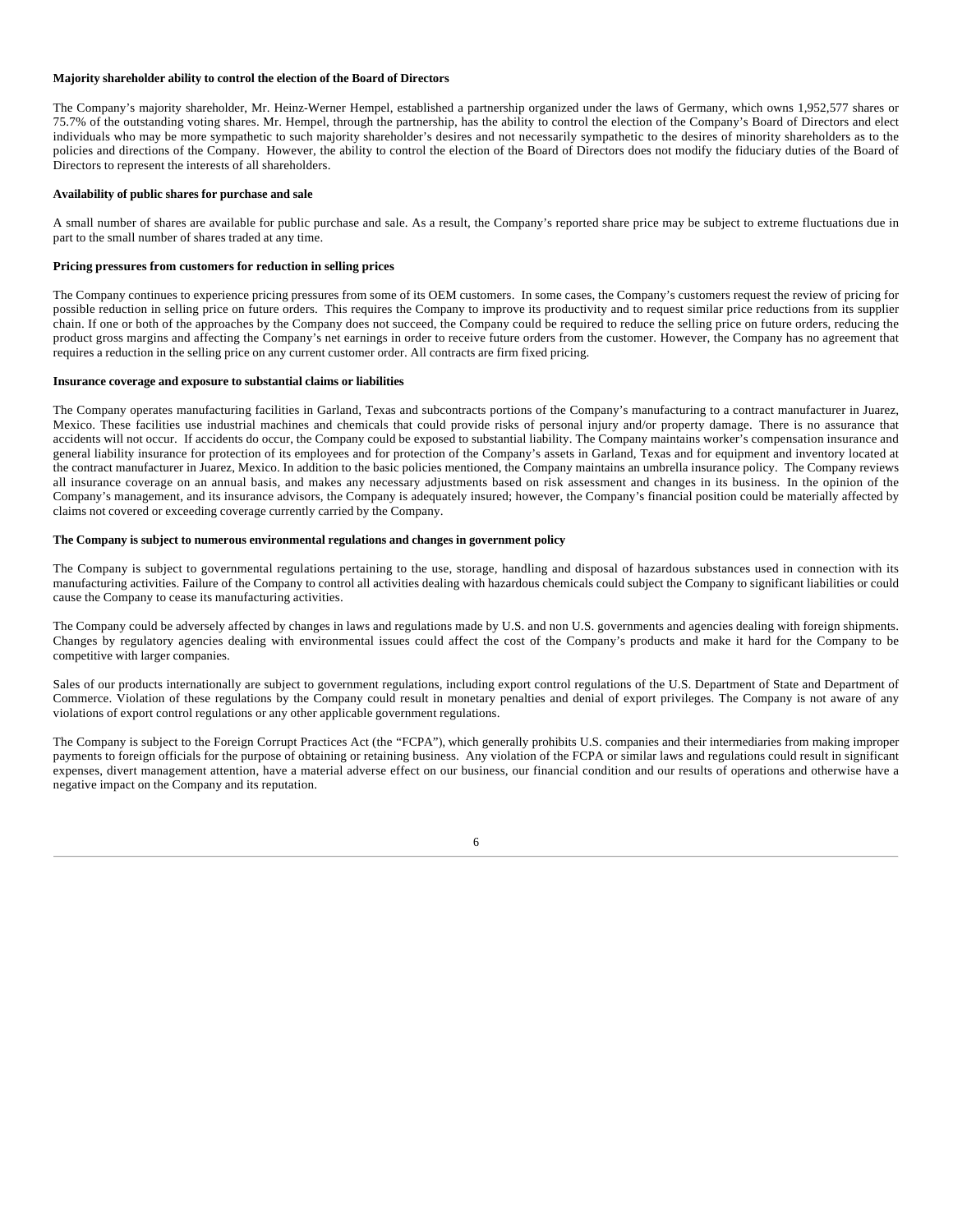### **Product liability claims**

The use of the Company's products in commercial or government applications may subject the Company to product liability claims. Although the Company has not experienced any product liability claims, the sale of any product may provide risk of such claims. Product liability claims brought against the Company could have a material adverse effect on the Company's operating results and financial condition.

### **Component shortages from suppliers could affect ability to manufacture products or delay shipments to customers**

The Company relies on suppliers to deliver quality raw materials in a timely and cost effective manner. Most of the materials and components are generally available from multiple sources; however, from time to time vendors do not deliver the product as needed due to manufacturing problems or a decision to discontinue that product. Such interruption of supply or price increases could have a material adverse effect on the Company's operations; however, the Company is not currently impacted by materials shortages.

### **The ability to develop new products and technologies used in the military, space or aerospace markets**

The Company's base products and technologies generally have long life cycles. The Company's products are primarily used in military, space or aerospace applications, which also have long life cycles. There can be no assurance that the Company will be able to define, develop and market new products and technologies on a timely and cost effective basis. Failure to respond to our customers' requirements and to our competitors' progress in technological changes could have a material adverse effect on the Company's business.

### **General economic downturn**

The Company cannot assure you that our business will not be adversely affected as a result of an industry or general economic downturn. If the Company's supply chain is adversely affected by the current economic downturn, this could result in the Company's inability to secure materials and could have adverse effects on the Company's ability to deliver products on a timely basis.

### **The Company has potential warranty obligations**

The Company provides a one year warranty from the date of shipment to the original purchaser. The Company is obligated under this warranty to either replace or repair defective goods or refund the purchase price paid by the buyer. An unexpected number of warranty claims could negatively impact the profitability of the Company.

### **The Company may default on its line of credit**

The Company currently has an existing line of credit with a Texas banking institution. In connection therewith, the Company is obligated to maintain certain minimum financial requirements in order to receive advances therefrom. The Company is currently in compliance with such financial requirements, but there is no guarantee that the Company will remain in compliance. If the Company does not maintain compliance with each of the requirements, its ability to receive advances from the line of credit will be impaired.

# **The Company is heavily dependent on a few major customers**

The Company's major customers include contractors to the United States government. Sales to these customers for the Department of Defense (DOD) and NASA contracts accounted for approximately 57% of the Company's revenues in 2015 compared to 57% in 2014. The Company's major customers are Lockheed Martin, Northrop Grumman, Rockwell, Goodrich, Raytheon, and L-3. The Company's top 10 customers accounted for 41% of the Company's sales during 2015 and 47% of the Company's sales during 2014.

### **Item 1B. Unresolved Staff Comments**

Not applicable.

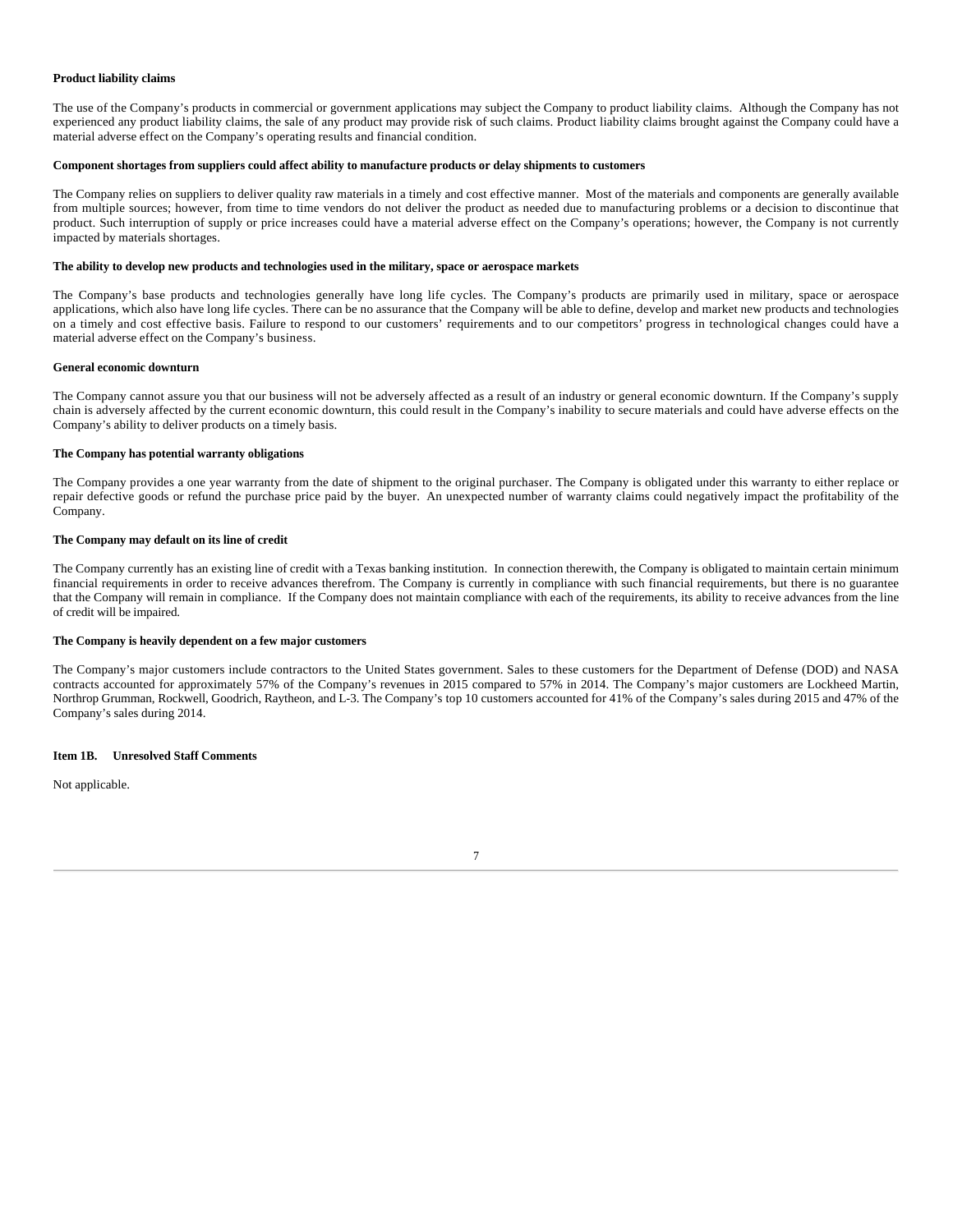### **Item 2. Properties**

The Company occupies approximately 37,000 square feet of manufacturing, engineering and office space in Garland, Texas. The Company owns 31,200 square feet of that space and leases an additional 4,800 square feet. The Company considers its facilities adequate for its current level of operations.

The Company also subcontracts some manufacturing to Inmobiliaria San Jose De Ciuddad Juarez S.A. DE C.V., a maquila contract manufacturer in Juarez, Mexico. The Company owns all equipment and inventory with temporary importation into Mexico under the maquila rules of Mexico. The Company does not lease or own any real property in Mexico.

The Company employs a sales team in Bremen, Germany who coordinates sales to Western European customers made by independent representatives. The sales manager maintains an office in a private residence. The Company does not lease or own any real property in Germany, or any other foreign country.

# **Item 3. Legal Proceedings**

The Company is not involved in any material current or pending legal proceedings.

### **Item 4. Mine Safety Disclosure**

None

#### PART II

### **Item 5. Market for Registrant's Common Equity, Related Stockholder Matters and Issuer Purchases of Equity Securities**

### Market Information, Holders and Dividends

On February 15, 2016, there were 470 shareholders of record of the Company's common stock. The stock of the Company is closely held; and, therefore, certain shareholders have the ability to significantly influence decisions. The Company's common stock is quoted on the OTC Bulletin Board under the symbol "MPAD.OB". The following sets forth the high and low sell price for each quarter during the last two fiscal years:

|                                     | <b>HIGH</b> | LOW    |
|-------------------------------------|-------------|--------|
| Fiscal Year Ended November 30, 2015 | PRICE       | PRICE  |
| Fourth Quarter                      | \$10.25     | \$8.75 |
| Third Quarter                       | \$10.25     | \$8.61 |
| Second Quarter                      | \$10.50     | \$8.55 |
| <b>First Quarter</b>                | \$9.25      | \$8.01 |
| Fiscal Year Ended November 30, 2014 |             |        |
|                                     | \$9.00      | \$8.00 |
| Fourth Quarter                      |             |        |
| Third Quarter                       | \$9.20      | \$8.35 |
| Second Quarter                      | \$9.95      | \$7.80 |
| <b>First Quarter</b>                | \$8.35      | \$7.00 |
|                                     |             |        |

During the three month period ended November 30, 2015, approximately 10,000 shares of the Company's common stock were traded in the over-the-counter market at a price range of \$10.25 to \$8.75 per share. For the two year period ending November 30, 2015, approximately 241,300 shares of the Company's common stock were traded in the over-the-counter market at prices ranging from a low of \$7.00 to a high of \$10.50. Due to this average monthly volume of approximately 10,000 shares of common stock being publicly bought and sold during this two year period, the Company does not believe this share trading volume results in prices which represent the market value of the Company's common stock held by non-affiliates.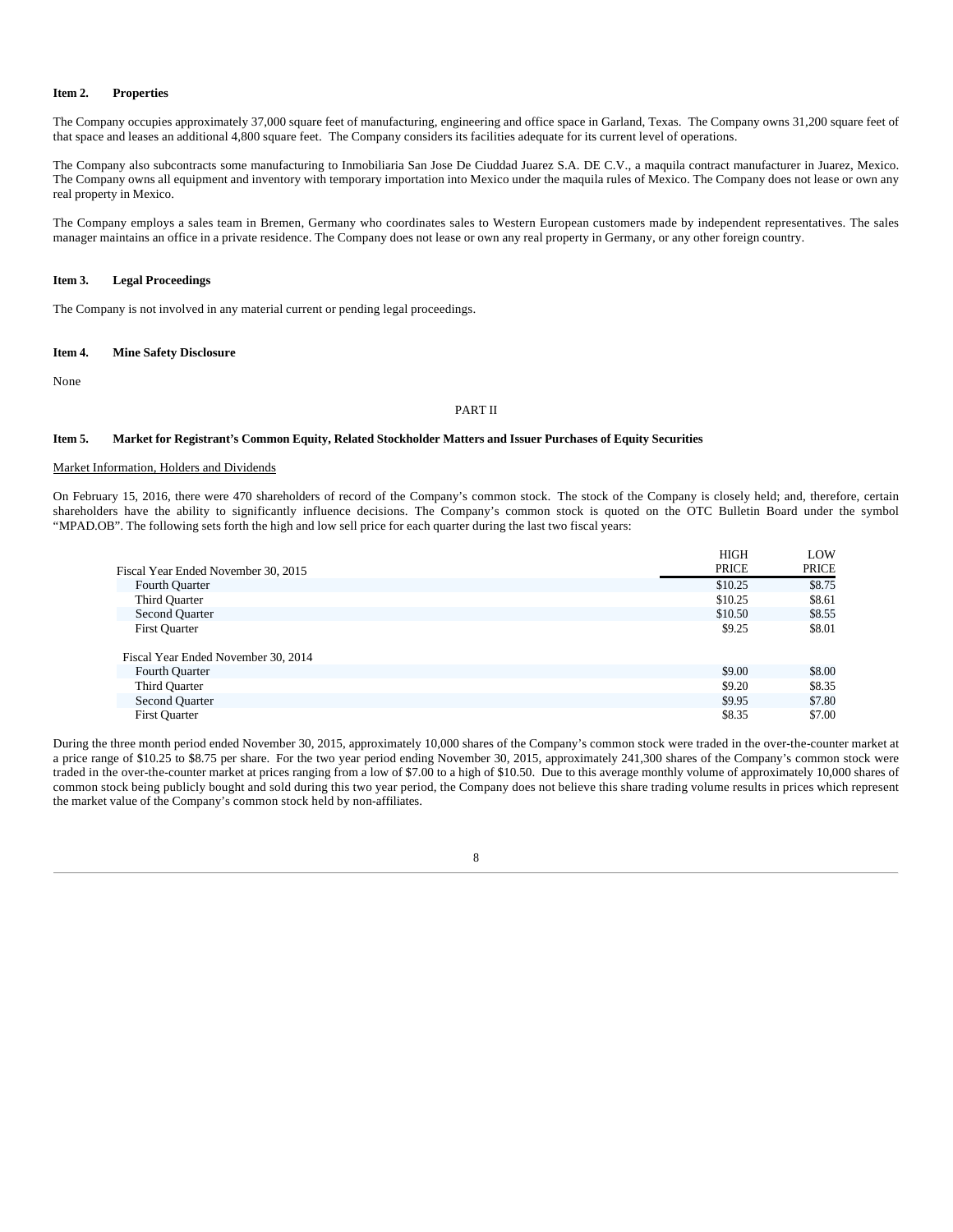On December 17, 2013, the Board of Directors of Micropac Industries, Inc. approved the payment of a special dividend of \$0.10 per share for shareholders of record as of January 15, 2014. The dividend was paid to shareholders on February 12, 2014.

On December 16, 2014, the Board of Directors of Micropac Industries, Inc. approved the payment of a special dividend of \$0.10 per share for shareholders of record as of January 12, 2015. The dividend was paid to shareholders on February 10, 2015.

On December 15, 2015, the Board of Directors of Micropac Industries, Inc. approved the payment of a \$0.10 per share special dividend to all shareholders of record as of January 12, 2016. The dividend was paid to shareholders on February 11, 2016.

### Securities Issued under Equity Compensation Plan

None

### **Item 6. Selected Financial Data**

Not applicable.

# **Item 7. Management's Discussion and Analysis of Financial Condition and Results of Operations**

|                                                | <b>Twelve Months Ended</b> |          |  |
|------------------------------------------------|----------------------------|----------|--|
|                                                | 11/30/15                   | 11/30/14 |  |
|                                                |                            |          |  |
| <b>Net Sales</b>                               | 100.0%                     | 100.0%   |  |
| Cost of sales                                  | 60.7%                      | 61.5%    |  |
| Research and Development                       | 8.5%                       | 9.7%     |  |
| Selling, General, and Administrative           | 20.1%                      | 21.1%    |  |
| Cost & Expenses                                | 89.3%                      | 92.3%    |  |
|                                                |                            |          |  |
| Operating Income                               | 10.7%                      | 7.7%     |  |
| Other income and interest income (expense) net | 0.2%                       | 0.2%     |  |
| Income before Income Taxes                     | 10.9%                      | 7.9%     |  |
| Provision for taxes                            | 3.4%                       | 2.5%     |  |
| Net Income                                     | 7.5%                       | 5.4%     |  |

Micropac Industries, Inc. (the "Company"), a Delaware corporation, manufactures and distributes various types of hybrid microelectronic circuits, solid state relays, power controllers, and optoelectronic components and assemblies. The Company's products are used as components in a broad range of military, space and industrial systems, including aircraft instrumentation and navigation systems, power supplies, electronic controls, computers, medical devices, and high-temperature (200o C) products. The Company's products are either custom (being application specific circuits designed and manufactured to meet the particular requirements of a single customer) or standard-proprietary components such as catalog items.

The Company's facilities are certified and qualified by Defense Logistics Agency (DLA) to MIL-PRF-38534 (class K-space level), MIL-PRF-19500 JANS (space level), and MIL-PRF-28750 (class K-space level) and is certified to ISO 9001-2002. Micropac is a National Aeronautics and Space Administration (NASA) core supplier, and is registered to AS9100-Aerospace Industry standard for supplier certification. The Company has UL approval on the new industrial power controllers.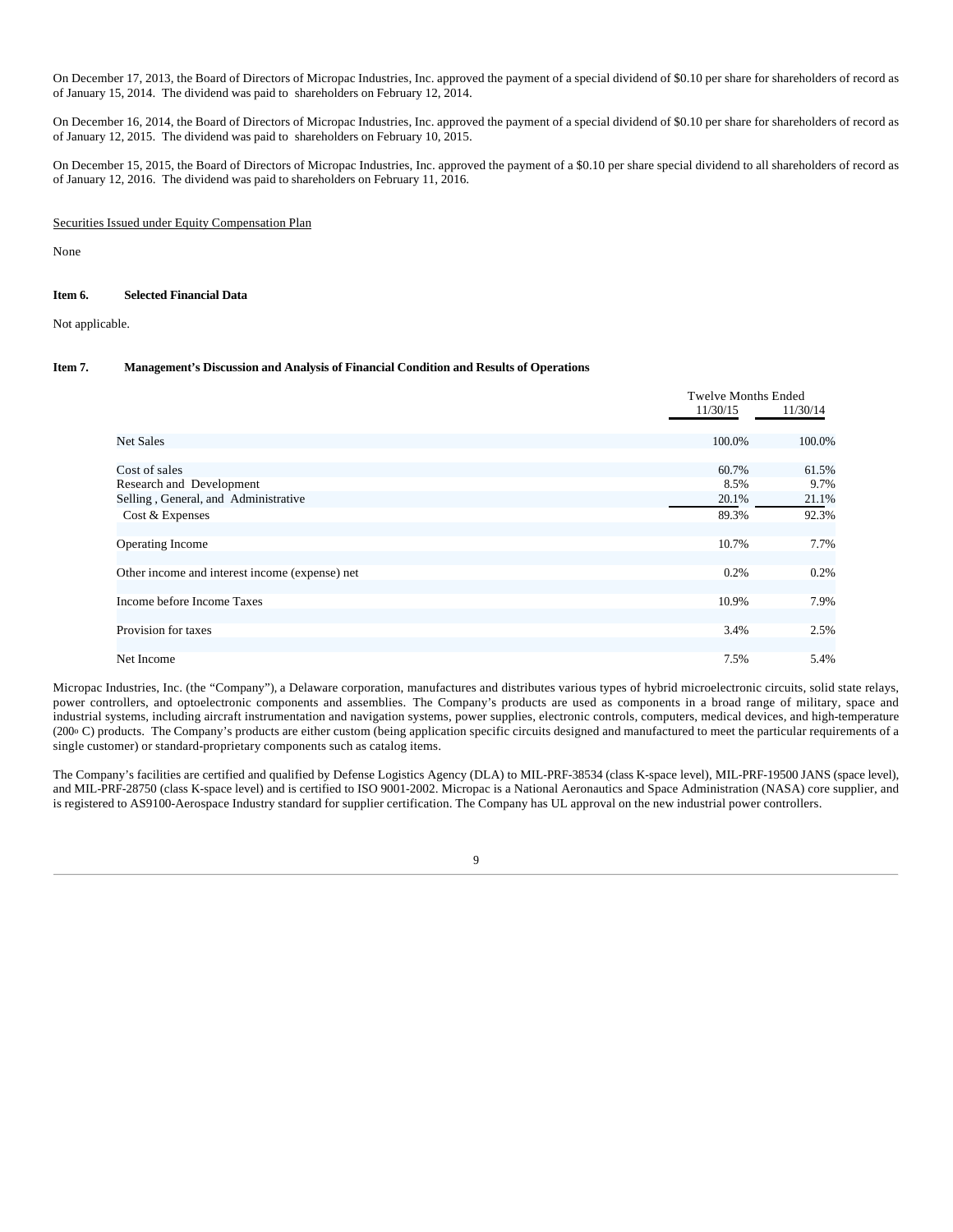The Company's core technology is the packaging and interconnecting of multi-chip microelectronics modules. Other technologies include light emitting and light sensitive materials and products, including light emitting diodes and silicon phototransistors used in the Company's optoelectronic components and assemblies.

Company sales totaled \$20,032,000 resulting in an increase of \$920,000 from 2014. The increase was associated with higher international sales offset by lower sales from a customer for a custom sensor product.

At November 30, 2015, the Company had a backlog of unfilled orders totaling approximately \$18,925,000 compared to approximately \$21,175,000 at November 30, 2014. The Company expects to complete and ship the majority of its November 30, 2015 backlog during fiscal 2016.

New orders for fiscal year 2015 totaled \$17,775,000 compared to \$27,774,000 for fiscal 2014. Approximately \$4,132,000 of the new orders received in 2015 was delivered to customers in 2015, along with approximately \$15,893,000 of the Company's \$21,175,000 backlog of orders at November 30, 2014 resulting in revenue of \$20,025,000. In addition, the Company had freight revenue and a net reduction in customer returns allowances of \$7,000 for total revenue of \$20,032,000 in 2015. The decline in new orders was due to several large orders from international customers for \$9,500,000 received in November of 2014.

Cost of sales, as a percentage of net sales, was 60.7% in 2015 compared to 61.5% in 2014. Cost of goods sold as a percent of sales decreased in 2015 compared to 2014 associated with costs incurred during 2014 related to higher material costs associated with a certain product that were not repeated in 2015 due to our re-designing the product. In actual dollars, cost of sales increased \$424,000 for 2015 versus 2014 due to the increase in sales from 2014.

In 2015, the Company's investment in technology through research and development, which was expensed, totaled approximately \$1,707,000 (\$1,856,000 in 2014). The Company's research and development expenditures were directed primarily toward standard proprietary power management products, including industrial power controllers and DC-DC converters, fiber optic transceivers, high voltage optocouplers and continued product development and improvements associated with the Company's space level and other high reliability programs.

Selling, general, and administrative expenses totaled 20.1% of net sales in 2015 compared to 21.1% in 2014, due primarily to the increase in net sales. In dollars expensed, selling, general and administrative expenses totaled \$4,026,000 in 2015 as compared to \$4,036,000 in 2014, a decrease of \$10,000.

Other income and net interest income (expense) for fiscal 2015 totaled \$52,000 compared to \$37,000 for fiscal 2014. The increase in other income is related to higher reclamation of precious metals, such as gold and silver (from scrap and obsolete material).

Income before taxes for fiscal 2015 was approximately \$2,185,000, or 10.9% of net sales, compared to \$1,515,000, or 7.9% of net sales in fiscal 2014. The higher income was associated with an increase in revenue.

Provisions for income tax for fiscal 2015 totaled \$690,000 compared to \$490,000 for fiscal 2014. The Company's effective income tax rate was 32% for the year ended November 30, 2015 and November 30, 2014.

Net income totaled approximately \$1,494,000 or \$0.58 per share in 2015 versus 2014 net income of \$1,025,000 or \$0.40 per share.

### Liquidity and Capital Resources

On January 23, 2015, the Company renewed the Loan Agreement with a Texas banking institution. The Loan Agreement provides for revolving credit loans, in amounts not to exceed a total principal balance of \$6,000,000, and specific advance loans for acquisitions with an aggregate amount not to exceed \$7,500,000 in a single advance or in multiple advances. The Loan Agreement also contains financial covenants to maintain at all times including (i) minimum working capital of not less than \$4,000,000, (ii) a ratio of senior funded debt, minus the Company's balance sheet cash on hand to the extent in excess of \$2,000,000, to EBITDA of not more than 3.0 to 1.0, and (iii) a ratio of free cash flow to debt service of not less than 1.2 to 1.0. The revolving credit loan expires on April 23, 2017 and the specific advance loan expires on April 23, 2016.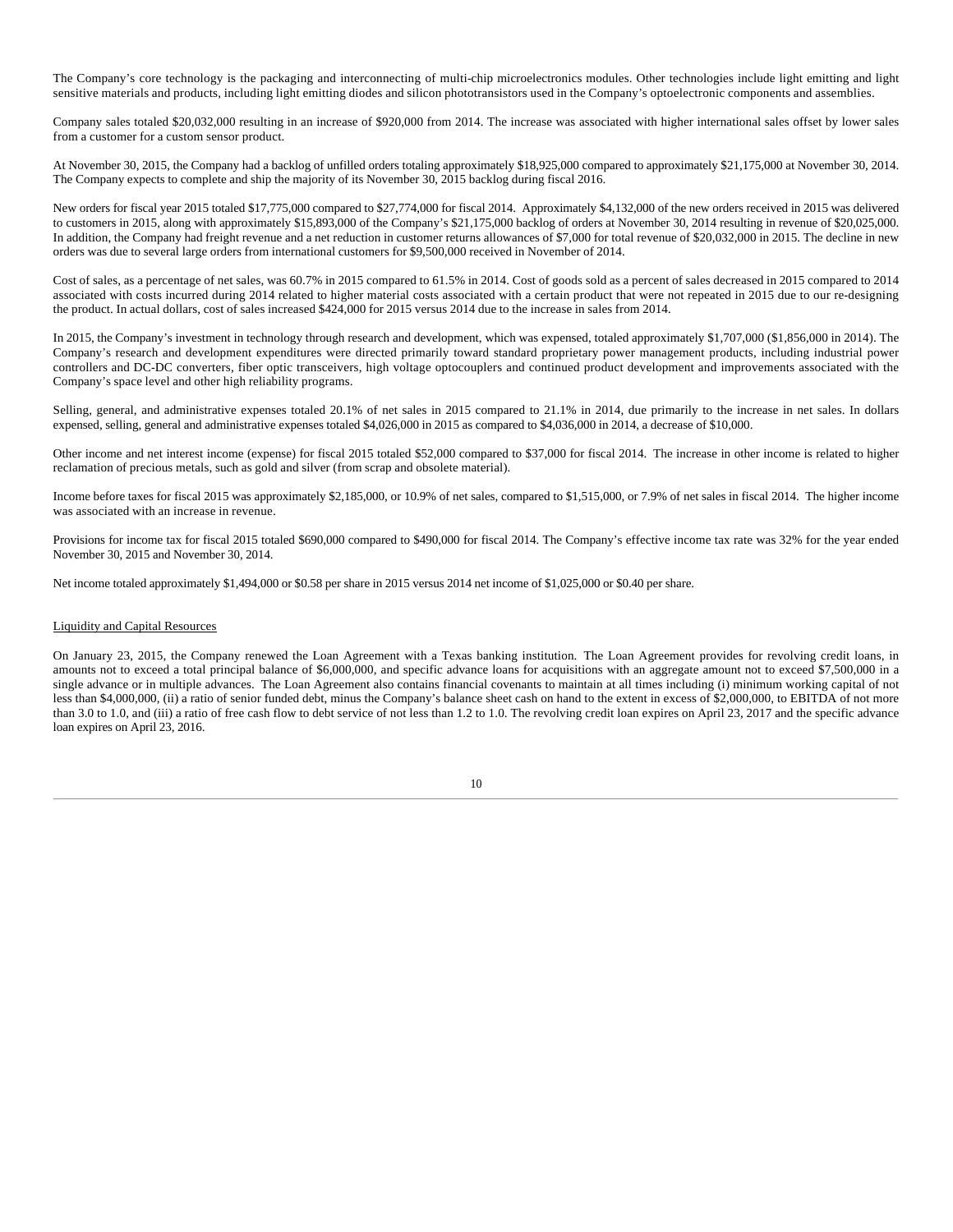The Company generated \$3,328,000 net cash flow from operations in 2015 compared to \$1,481,000 in 2014. The increase in net cash provided by operations is due to an increase in deferred revenue of \$2,754,000 resulting from advanced payments from one customer. The Company used \$427,000 in cash for investment in additional manufacturing equipment in 2015 compared to \$493,000 in 2014.

The Company issued a dividend payment of \$0.10 per share to all shareholders of record for each of the last two years. The total dividend payment was \$258,000 per year.

As of November 30, 2015, the Company had \$12,651,000 in cash and cash equivalents compared to \$9,994,000 in cash and cash equivalents on November 30, 2014. The Company held \$2,004,000 in short term investments at November 30, 2015 and \$2,009,000 at November 30, 2014.

The Company continues on-going investigations for the use of cumulative cash for business expansion and improvements, such as operational improvements, new product expansion, facility upgrades, and acquisition opportunities.

Company management believes it will meet its 2016 capital requirements through the use of cash derived from operations for the year and/or usage of the Company's cash and cash equivalents. There were no significant outstanding commitments for equipment purchases or improvements at November 30, 2015.

### Off-Balance Sheet Arrangements

The Company has no significant off-balance sheet arrangements.

# **Critical Accounting Policies**

### **Inventories**

Inventories are stated at lower of cost or market value and include material, labor and manufacturing overhead. All inventories are valued using the FIFO (first-in, first-out) method of inventory valuation. The Company determines the need to write inventory down below its cost via an analysis based on the usage of inventory over a three year period and projected usage based on current backlog.

### Income Taxes

The Company accounts for income taxes using the asset and liability method. Under this method the Company records deferred income taxes for the temporary differences between the financial reporting basis and the tax basis of assets and liabilities at enacted tax rates expected to be in effect when such amounts are realized or settled. The resulting deferred tax liabilities and assets are adjusted to reflect changes in tax law or rates in the period that includes the enactment date.

In assessing the realizability of deferred tax assets, management considers whether it is more likely than not that some portion or all of the deferred tax assets will not be realized. The ultimate realization of deferred tax assets is dependent upon the generation of future taxable income during the periods in which those temporary differences become deductible. Management considers the scheduled reversal of deferred tax liabilities, projected future taxable income, and tax-planning strategies in making this assessment. Based upon the level of historical taxable income and projections for future taxable income over the periods in which the deferred tax assets are deductible, management believes it is more likely than not that the Company will realize the benefits of these deductible differences.

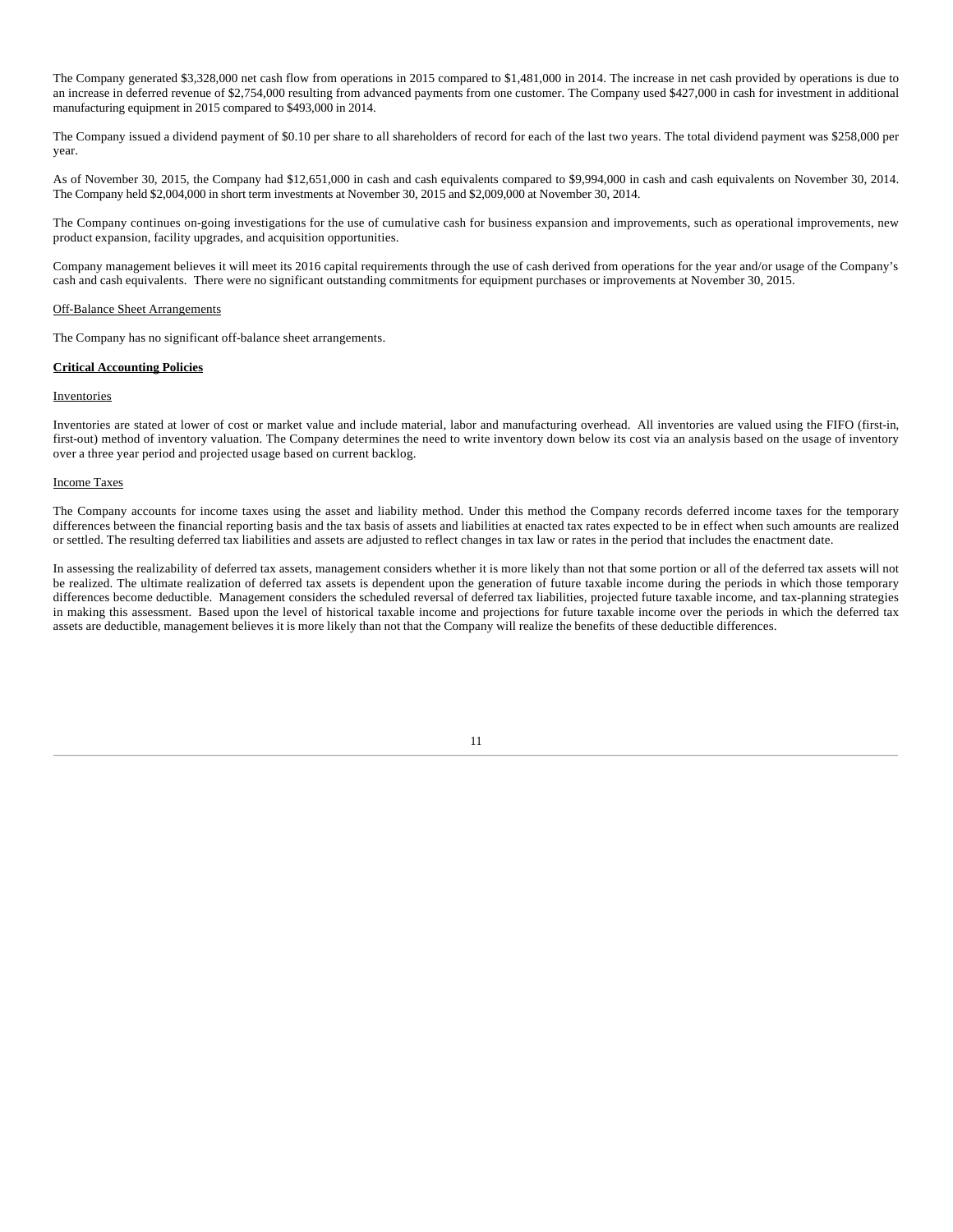# **Item 7A. Quantitative and Qualitative Disclosures About Market Risk**

Not applicable.

# **Item 8. Financial Statements and Supplementary Data**

# Page No.

| 13    | Report of Independent Registered Public Accounting Firm                                   |
|-------|-------------------------------------------------------------------------------------------|
|       |                                                                                           |
| 14    | Balance Sheets as of<br>November 30, 2015 and 2014                                        |
|       |                                                                                           |
| 15    | Statements of Income for the years ended<br>November 30, 2015 and 2014                    |
|       |                                                                                           |
| 16    | Statements of Shareholders' Equity for the years<br>ended November 30, 2015 and 2014      |
|       |                                                                                           |
| 17    | Statements of Cash Flows for the years ended<br>November 30, 2015 and 2014                |
|       |                                                                                           |
| 18-21 | Notes to Financial Statements as of and for the years ended<br>November 30, 2015 and 2014 |
|       |                                                                                           |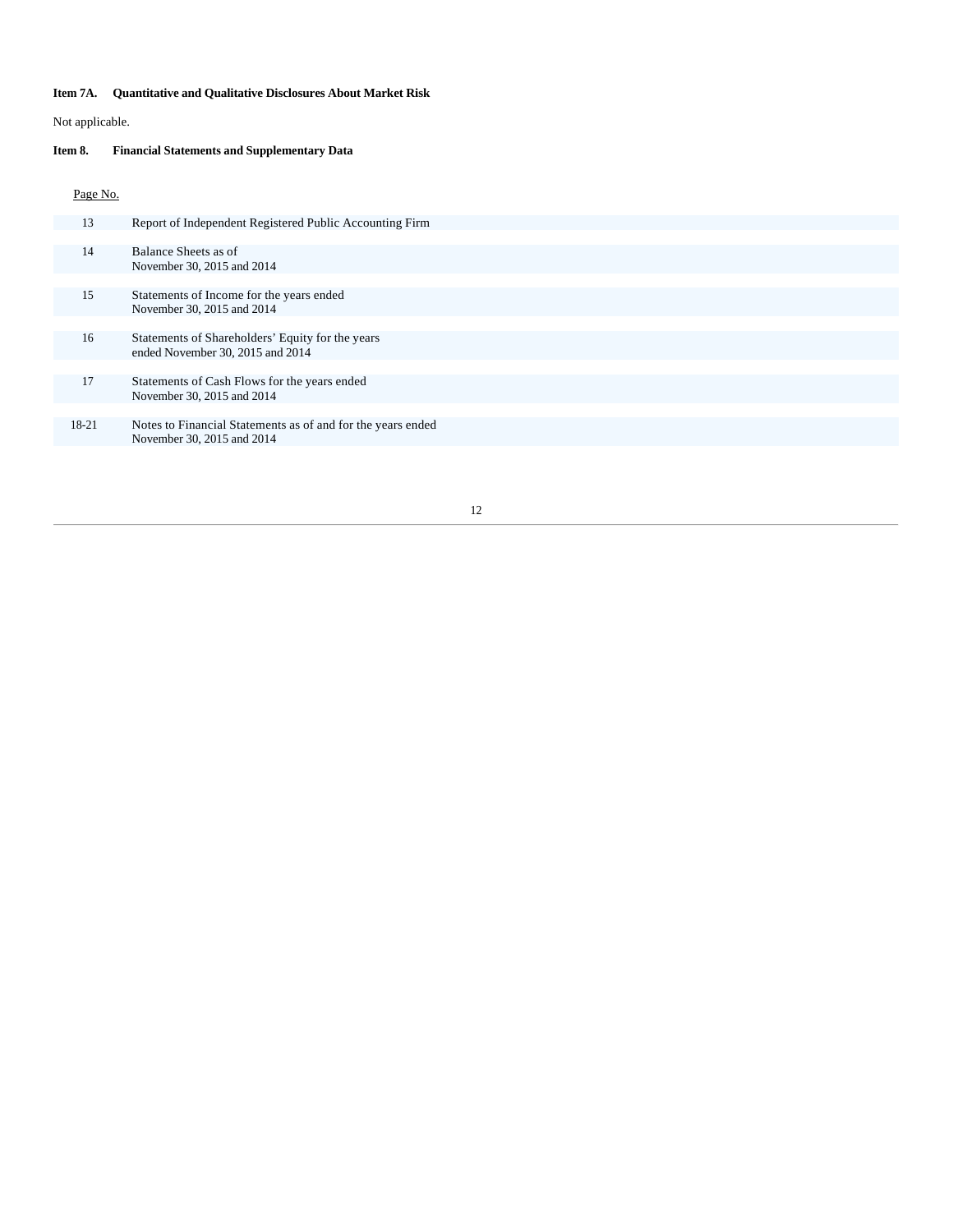### **Report of Independent Registered Public Accounting Firm**

The Board of Directors and Shareholders Micropac Industries, Inc.:

We have audited the accompanying balance sheets of Micropac Industries, Inc. (the Company) as of November 30, 2015 and 2014, and the related statements of income, shareholders' equity, and cash flows for each of the years in the two-year period ended November 30, 2015. These financial statements are the responsibility of the Company's management. Our responsibility is to express an opinion on these financial statements based on our audits.

We conducted our audits in accordance with the standards of the Public Company Accounting Oversight Board (United States). Those standards require that we plan and perform the audit to obtain reasonable assurance about whether the financial statements are free of material misstatement. An audit includes examining, on a test basis, evidence supporting the amounts and disclosures in the financial statements. An audit also includes assessing the accounting principles used and significant estimates made by management, as well as evaluating the overall financial statement presentation. We believe that our audits provide a reasonable basis for our opinion.

In our opinion, the financial statements referred to above present fairly, in all material respects, the financial position of Micropac Industries, Inc. as of November 30, 2015 and 2014, and the results of its operations and its cash flows for each of the years in the two-year period ended November 30, 2015, in conformity with U.S. generally accepted accounting principles.

KPMG LLP

Dallas, TX February 16, 2016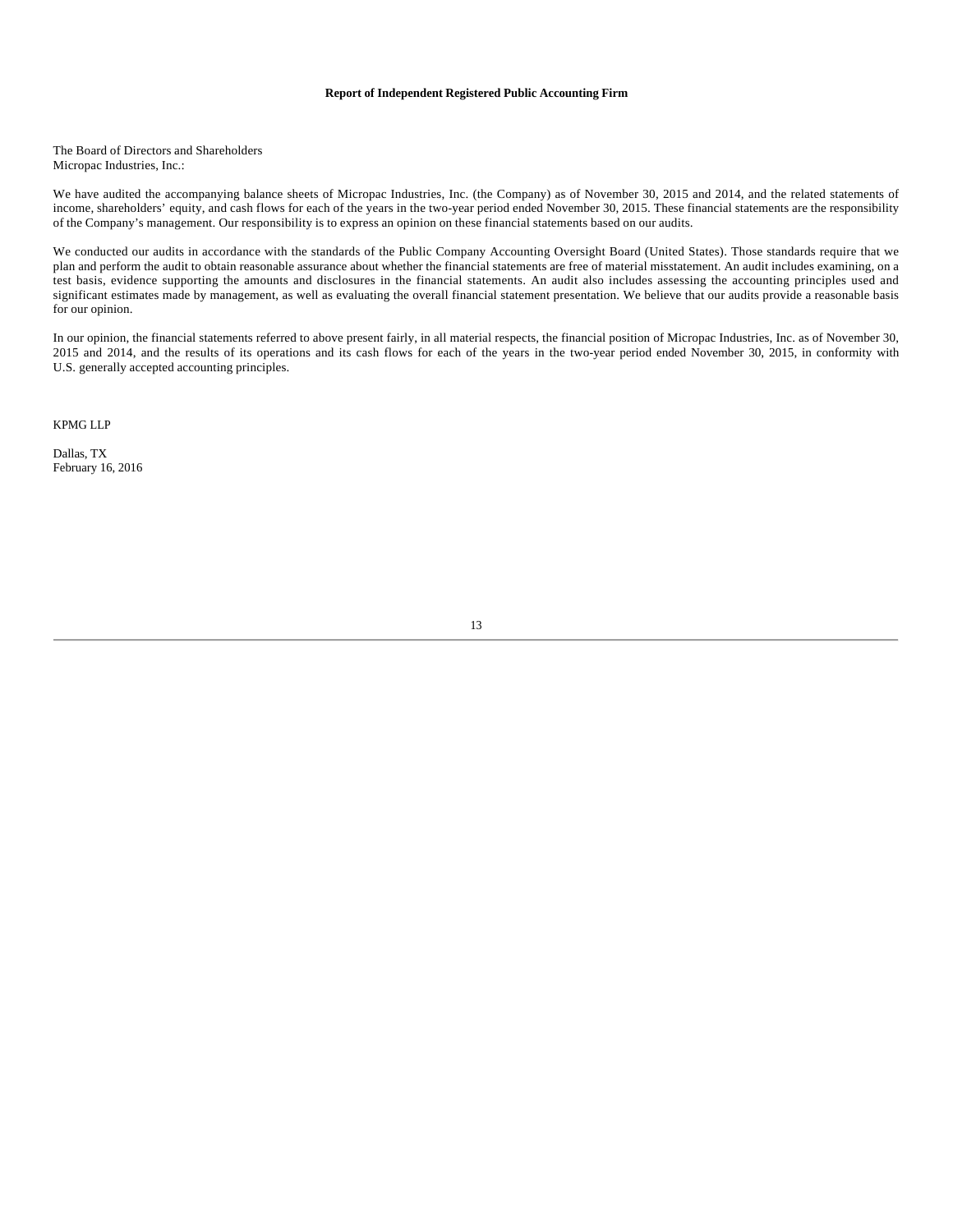### MICROPAC INDUSTRIES, INC. BALANCE SHEETS NOVEMBER 30, 2015 AND 2014 (Dollars in thousands except share data)

| <b>ASSETS</b>                                                                                                                                               | 2015         | 2014         |
|-------------------------------------------------------------------------------------------------------------------------------------------------------------|--------------|--------------|
| <b>CURRENT ASSETS</b>                                                                                                                                       |              |              |
| Cash and cash equivalents                                                                                                                                   | 12,651<br>\$ | \$<br>9,994  |
| Short-term investments                                                                                                                                      | 2.004        | 2,009        |
| Receivables, net of allowance for doubtful accounts<br>of \$0 at November 30, 2015 and 2014                                                                 | 2,360        | 2,332        |
| Inventories:                                                                                                                                                |              |              |
| Raw materials and supplies                                                                                                                                  | 4,255        | 3,137        |
| Work-in process                                                                                                                                             | 2,613        | 2,343        |
| Total inventories                                                                                                                                           | 6,868        | 5,480        |
| Deferred income taxes                                                                                                                                       | 693          | 610          |
| Prepaid income tax                                                                                                                                          |              | 210          |
| Prepaid expenses and other assets                                                                                                                           | 161          | 215          |
| Total current assets                                                                                                                                        | 24,737       | 20,850       |
|                                                                                                                                                             |              |              |
| PROPERTY, PLANT AND EQUIPMENT, at cost:                                                                                                                     |              |              |
| Land                                                                                                                                                        | 80           | 80           |
| <b>Buildings</b>                                                                                                                                            | 498          | 498          |
| Facility improvements                                                                                                                                       | 1,109        | 1,109        |
| Furniture and fixtures                                                                                                                                      | 719          | 715          |
| Construction in process equipment                                                                                                                           | 347          | 265          |
| Machinery and equipment                                                                                                                                     | 8,432        | 8,262        |
| Total property, plant, and equipment                                                                                                                        | 11,185       | 10,929       |
| Less accumulated depreciation                                                                                                                               | (8,929)      | (8,777)      |
| Net property, plant, and equipment                                                                                                                          | 2,256        | 2,152        |
| <b>Total assets</b>                                                                                                                                         | 26,993<br>S  | 23,002<br>\$ |
| <b>LIABILITIES AND SHAREHOLDERS' EQUITY</b>                                                                                                                 |              |              |
| <b>CURRENT LIABILITIES:</b>                                                                                                                                 |              |              |
| Accounts payable                                                                                                                                            | \$<br>404    | \$<br>575    |
| Accrued compensation                                                                                                                                        | 666          | 598          |
| Deferred revenue                                                                                                                                            | 2,855        | 101          |
| Property taxes                                                                                                                                              | 90           | 90           |
| Income tax payable                                                                                                                                          | 109          |              |
| Other accrued liabilities                                                                                                                                   | 74           | 71           |
| Total current liabilities                                                                                                                                   | 4,198        | 1,435        |
|                                                                                                                                                             |              |              |
| DEFERRED INCOME TAXES                                                                                                                                       | 360          | 368          |
| <b>SHAREHOLDERS' EQUITY</b>                                                                                                                                 |              |              |
| Common stock, (\$0.10 par value), authorized 10,000,000<br>shares, 3,078,315 issued and 2,578,315 outstanding at<br>November 30, 2015 and November 30, 2014 | 308          | 308          |
| Additional paid-in capital                                                                                                                                  | 885          | 885          |
| Treasury stock, 500,000 shares, at cost                                                                                                                     | (1,250)      | (1,250)      |
| Retained earnings                                                                                                                                           | 22,492       | 21,256       |
| Total shareholders' equity                                                                                                                                  | 22,435       | 21,199       |
|                                                                                                                                                             |              |              |
| Total liabilities and shareholders' equity                                                                                                                  | \$<br>26,993 | 23,002<br>\$ |

See accompanying notes to financial statements.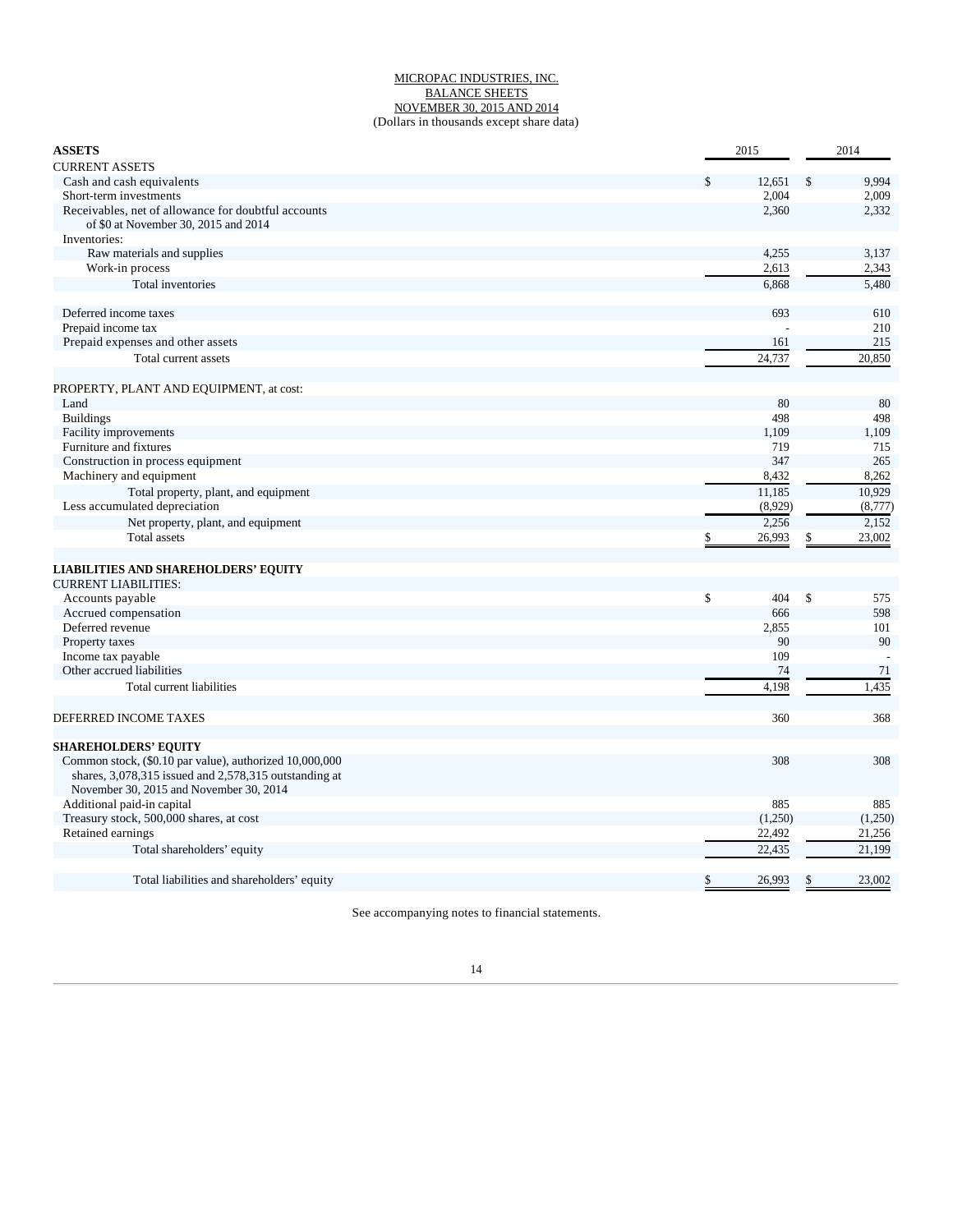### MICROPAC INDUSTRIES, INC. STATEMENTS OF INCOME FOR THE YEARS ENDED NOVEMBER 30, 2015 AND 2014 (Dollars in thousands except share data)

| 20,032<br>19,112<br><b>NET SALES</b><br>\$<br>S<br><b>COST AND EXPENSES:</b><br>Cost of goods sold<br>(12, 166)<br>(11, 742)<br>Research and development<br>(1,707)<br>(1, 856)<br>Selling, general & administrative expenses<br>(4,026)<br>(4,036)<br>Total cost and expenses<br>(17, 899)<br>(17, 634)<br>OPERATING INCOME<br>2,133<br>1,478<br>Other income<br>45<br>60<br>(8)<br>Interest income (expense), net<br>(9)<br><b>INCOME BEFORE INCOME TAXES</b><br>2,184<br>1,515<br>PROVISION FOR INCOME TAXES<br>(781)<br>(448)<br>Current<br>Deferred<br>91<br>(42)<br>(490)<br>Total provision for income taxes<br>(690)<br><b>NET INCOME</b><br>1,494<br>1,025<br>S<br>\$<br>0.40<br>NET INCOME PER SHARE, BASIC AND DILUTED<br>0.58<br>-S<br>WEIGHTED AVERAGE OF SHARES, basic and diluted<br>2,578,315<br>2,578,315 |                            | 2015 |      | 2014                  |
|----------------------------------------------------------------------------------------------------------------------------------------------------------------------------------------------------------------------------------------------------------------------------------------------------------------------------------------------------------------------------------------------------------------------------------------------------------------------------------------------------------------------------------------------------------------------------------------------------------------------------------------------------------------------------------------------------------------------------------------------------------------------------------------------------------------------------|----------------------------|------|------|-----------------------|
|                                                                                                                                                                                                                                                                                                                                                                                                                                                                                                                                                                                                                                                                                                                                                                                                                            |                            |      |      |                       |
|                                                                                                                                                                                                                                                                                                                                                                                                                                                                                                                                                                                                                                                                                                                                                                                                                            |                            |      |      |                       |
|                                                                                                                                                                                                                                                                                                                                                                                                                                                                                                                                                                                                                                                                                                                                                                                                                            |                            |      |      |                       |
|                                                                                                                                                                                                                                                                                                                                                                                                                                                                                                                                                                                                                                                                                                                                                                                                                            |                            |      |      |                       |
|                                                                                                                                                                                                                                                                                                                                                                                                                                                                                                                                                                                                                                                                                                                                                                                                                            |                            |      |      |                       |
|                                                                                                                                                                                                                                                                                                                                                                                                                                                                                                                                                                                                                                                                                                                                                                                                                            |                            |      |      |                       |
|                                                                                                                                                                                                                                                                                                                                                                                                                                                                                                                                                                                                                                                                                                                                                                                                                            |                            |      |      |                       |
|                                                                                                                                                                                                                                                                                                                                                                                                                                                                                                                                                                                                                                                                                                                                                                                                                            |                            |      |      |                       |
|                                                                                                                                                                                                                                                                                                                                                                                                                                                                                                                                                                                                                                                                                                                                                                                                                            |                            |      |      |                       |
|                                                                                                                                                                                                                                                                                                                                                                                                                                                                                                                                                                                                                                                                                                                                                                                                                            |                            |      |      |                       |
|                                                                                                                                                                                                                                                                                                                                                                                                                                                                                                                                                                                                                                                                                                                                                                                                                            |                            |      |      |                       |
|                                                                                                                                                                                                                                                                                                                                                                                                                                                                                                                                                                                                                                                                                                                                                                                                                            |                            |      |      |                       |
|                                                                                                                                                                                                                                                                                                                                                                                                                                                                                                                                                                                                                                                                                                                                                                                                                            |                            |      |      |                       |
|                                                                                                                                                                                                                                                                                                                                                                                                                                                                                                                                                                                                                                                                                                                                                                                                                            |                            |      |      |                       |
|                                                                                                                                                                                                                                                                                                                                                                                                                                                                                                                                                                                                                                                                                                                                                                                                                            |                            |      |      |                       |
|                                                                                                                                                                                                                                                                                                                                                                                                                                                                                                                                                                                                                                                                                                                                                                                                                            |                            |      |      |                       |
|                                                                                                                                                                                                                                                                                                                                                                                                                                                                                                                                                                                                                                                                                                                                                                                                                            |                            |      |      |                       |
|                                                                                                                                                                                                                                                                                                                                                                                                                                                                                                                                                                                                                                                                                                                                                                                                                            |                            |      |      |                       |
|                                                                                                                                                                                                                                                                                                                                                                                                                                                                                                                                                                                                                                                                                                                                                                                                                            |                            |      |      |                       |
|                                                                                                                                                                                                                                                                                                                                                                                                                                                                                                                                                                                                                                                                                                                                                                                                                            | <b>DIVIDENDS PER SHARE</b> | \$   | 0.10 | 0.10<br><sup>\$</sup> |

See accompanying notes to financial statements.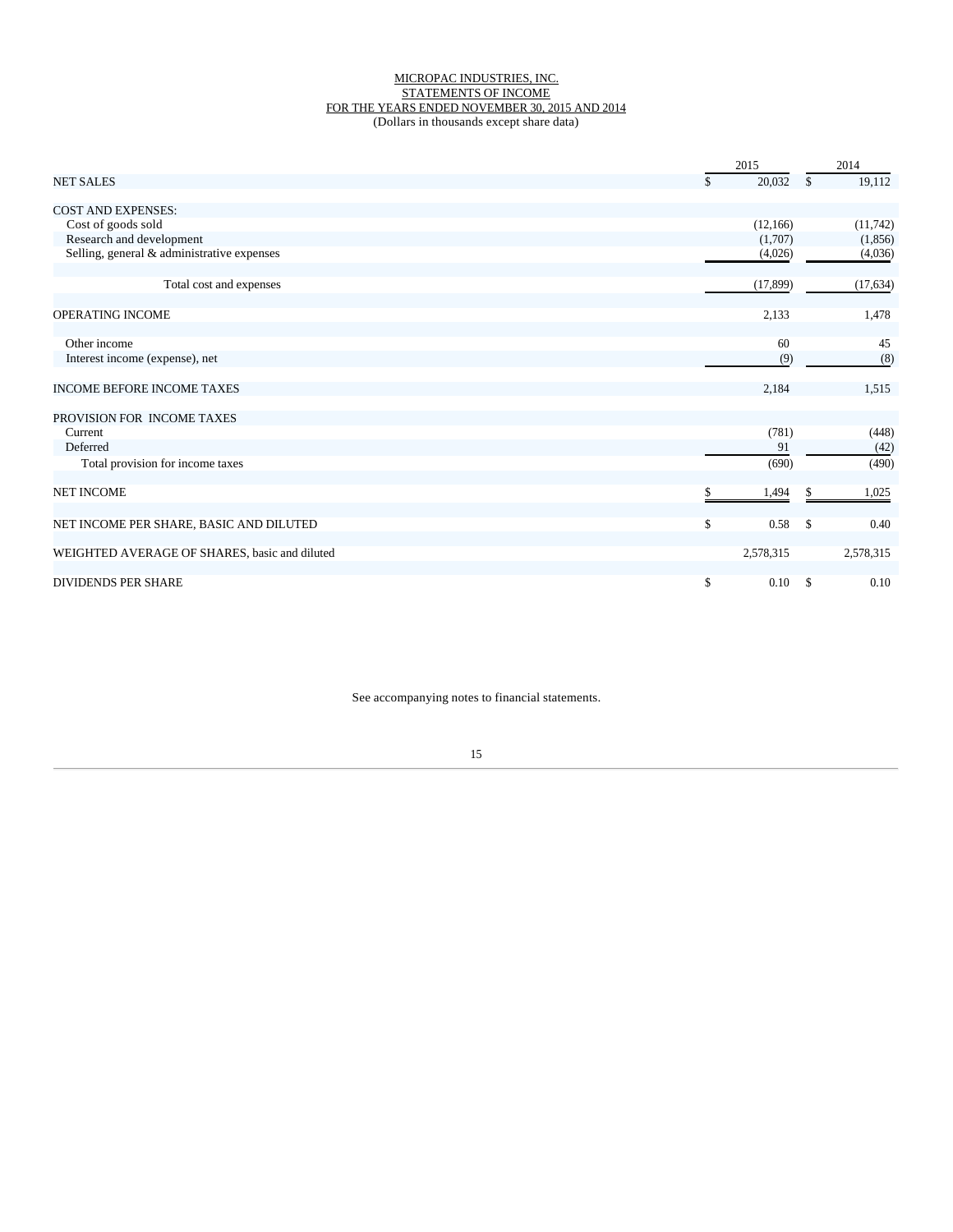### MICROPAC INDUSTRIES, INC. STATEMENTS OF SHAREHOLDERS' EQUITY FOR THE YEARS ENDED NOVEMBER 30, 2015 AND 2014 (Dollars in thousands)

|                            |     | Common<br>Stock          | Additional<br>paid-in Capital |     | Treasury<br>Stock        | Retained<br>Earnings |              | Total  |
|----------------------------|-----|--------------------------|-------------------------------|-----|--------------------------|----------------------|--------------|--------|
| BALANCE, November 30, 2013 | \$. | $308 \quad$ \$           | 885                           | -\$ | $(1,250)$ \$             | 20,489               | $\mathbb{S}$ | 20,432 |
| Dividend                   |     | $\sim$                   | $\overline{\phantom{a}}$      |     | $\overline{\phantom{a}}$ | (258)                |              | (258)  |
| Net income                 |     | $\overline{\phantom{a}}$ |                               |     |                          | 1,025                |              | 1,025  |
| BALANCE, November 30, 2014 |     | 308                      | 885                           |     | (1,250)                  | 21,256               |              | 21,199 |
| Dividend                   |     | $\overline{\phantom{a}}$ | $\overline{\phantom{0}}$      |     | $\overline{\phantom{a}}$ | (258)                |              | (258)  |
| Net income                 |     | $\overline{\phantom{a}}$ |                               |     |                          | 1,494                |              | 1,494  |
| BALANCE, November 30, 2015 |     | 308                      | 885                           |     | (1,250)                  | 22,492               |              | 22,435 |

See accompanying notes to financial statements.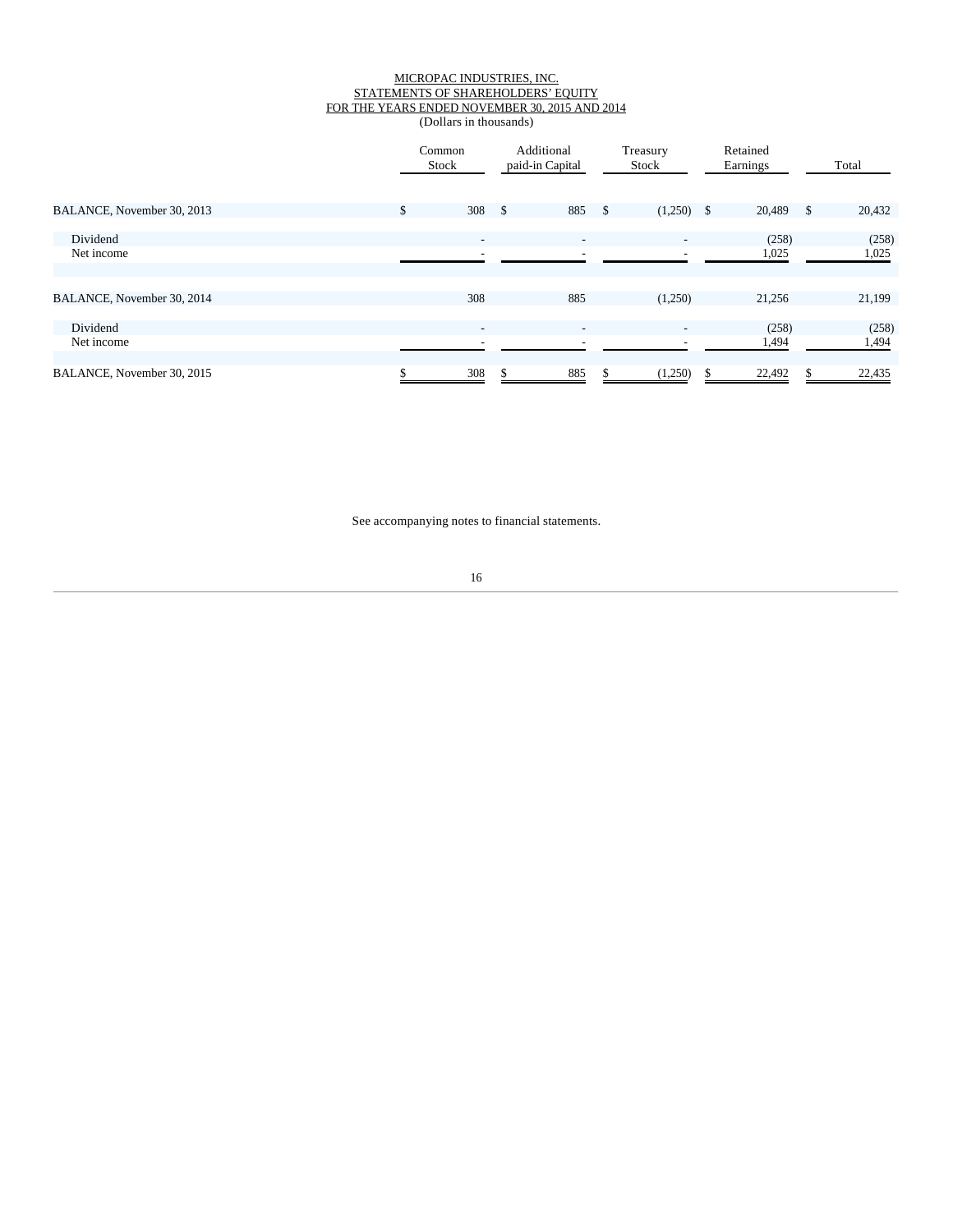### MICROPAC INDUSTRIES, INC. STATEMENTS OF CASH FLOWS FOR THE YEARS ENDED NOVEMBER 30, 2015 AND 2014 (Dollars in thousands)

| <b>CASH FLOWS FROM OPERATING ACTIVITIES:</b>             | 2015        | 2014        |
|----------------------------------------------------------|-------------|-------------|
| Net income                                               | 1.494       | 1,025       |
| Adjustments to reconcile net income to                   |             |             |
| net cash provided by operating activities:               |             |             |
| Depreciation                                             | 308         | 317         |
| Deferred tax expense (benefit)                           | (91)        | 42          |
| Gain on sale of equipment                                | (9)         | (3)         |
| Changes in certain current assets and liabilities:       |             |             |
| (Increase) decrease in accounts receivable               | (28)        | 614         |
| (Increase) decrease in inventories                       | (1,388)     | 389         |
| Decrease (increase) in prepaid expenses and other assets | 54          | (44)        |
| Decrease (increase) decrease in prepaid income taxes     | 210         | (55)        |
| Increase (decrease) increase in deferred revenue         | 2,754       | (521)       |
| Decrease in accounts payable                             | (156)       | (152)       |
| Increase in accrued compensation                         | 68          | -1          |
| Increase (decrease) increase in income taxes payable     | 109         | (84)        |
| Increase (decrease) in all other accrued liabilities     | 3           | (48)        |
| Net cash provided by operating activities                | 3,328       | 1.481       |
|                                                          |             |             |
| <b>CASH FLOWS FROM INVESTING ACTIVITIES:</b>             |             |             |
| Proceeds from maturity of short term investments         | 4,011       | 4,011       |
| Purchase of short term investments                       | (4,006)     | (4,014)     |
| Proceeds from sale of equipment                          | 9           |             |
| Additions to property, plant and equipment               | (427)       | (493)       |
| Net cash used in investing activities                    | (413)       | (492)       |
| CASH FLOWS FROM FINANCING ACTIVITIES                     |             |             |
| Cash dividend                                            | (258)       | (258)       |
|                                                          |             |             |
| Net cash used in financing activities                    | (258)       | (258)       |
|                                                          |             |             |
| Net increase in cash and cash equivalents                | 2,657       | 731         |
| Cash and cash equivalents at beginning of period         | \$<br>9,994 | \$<br>9,263 |
|                                                          |             |             |
| Cash and cash equivalents at end of period               | 12,651      | 9,994       |
| Supplemental Cash Flow Disclosure:                       |             |             |
| Cash paid for income taxes                               | 462         | 587         |
|                                                          |             |             |
| Supplemental Non-Cash Investing Activity:                |             |             |
| Accrued additions to equipment                           | \$<br>(15)  | 14<br>\$    |

See accompanying notes to financial statements.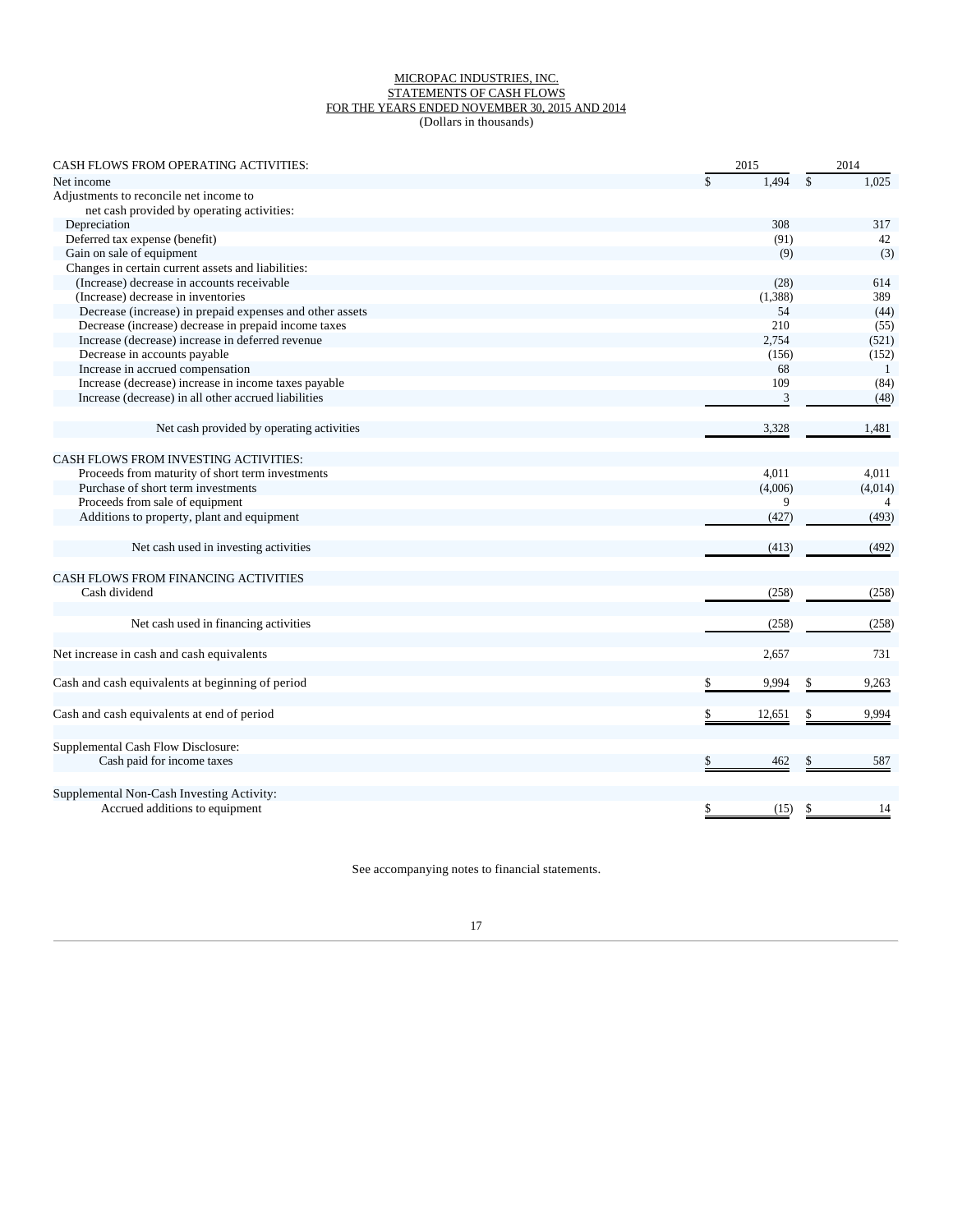### MICROPAC INDUSTRIES, INC. NOTES TO FINANCIAL STATEMENTS NOVEMBER 30, 2015 AND 2014

### 1. BUSINESS DESCRIPTION:

Micropac Industries, Inc. (the Company), a Delaware corporation, manufactures and distributes various types of hybrid microelectronic circuits, solid state relays, power controllers, and optoelectronic components and assemblies. The Company's products are used as components in a broad range of military, space and industrial systems, including aircraft instrumentation and navigation systems, power supplies, electronic controls, computers, medical devices, and high-temperature (200o C) products.

# 2. SUMMARY OF SIGNIFICANT ACCOUNTING POLICIES:

#### Revenue Recognition

Revenues are recorded as shipments are made based upon contract prices. Any losses anticipated on fixed price contracts are provided for currently. Sales are recorded net of sales returns, allowances and discounts.

Deferred Revenue represents prepayments from customers and will be recognized as revenue when the products are shipped per the terms of the contract.

On May 28, 2014, the FASB issued ASU No. 2014-09, *Revenue from Contracts with Customers*, which requires an entity to recognize the amount of revenue to which it expects to be entitled for the transfer of promised goods and services to customers. The ASU will replace most existing revenue recognition guidance in U.S. GAAP when it becomes effective. The standard permits the use of either the retrospective or cumulative effect transition method. The Company is evaluating the effect that ASU 2014-09 will have on its consolidated financial statements and related disclosures. On July 9, 2015 the FASB agreed to defer the effective date to annual reporting periods beginning after December 15, 2017 and the interim periods within that year. The Company has not yet selected a transition method nor has it determined the effect of the standard on its ongoing financial reporting.

### Short-Term Investments

The Company has \$2,004,000 in short-term investments at November 30, 2015. Short-term investments consist of certificates of deposits with maturities greater than 90 days. These investments are reported at historical cost, which approximates fair value. All highly liquid investments with maturities of 90 days or less are classified as cash equivalents. All short-term investments are securities which the Company has the ability and intent to hold to maturity and mature within one year.

#### Inventories

Inventories are stated at lower of cost or market value and include material, labor and manufacturing overhead. All inventories are valued using the FIFO (first-in, first-out) method of inventory valuation. The Company determines the need to write inventory down below its cost via an analysis based on the usage of inventory over a three year period and projected usage based on current backlog.

#### Income Taxes

The Company accounts for income taxes using the asset and liability method. Under this method the Company records deferred income taxes for the temporary differences between the financial reporting basis and the tax basis of assets and liabilities at enacted tax rates expected to be in effect when such amounts are realized or settled. The resulting deferred tax liabilities and assets are adjusted to reflect changes in tax law or rates in the period that includes the enactment date.

The Company records a liability for an unrecognized tax benefit for a tax position that is not "more-likely-than-not" to be sustained. The Company did not record any liability for uncertain tax positions as of November 30, 2015 and 2014.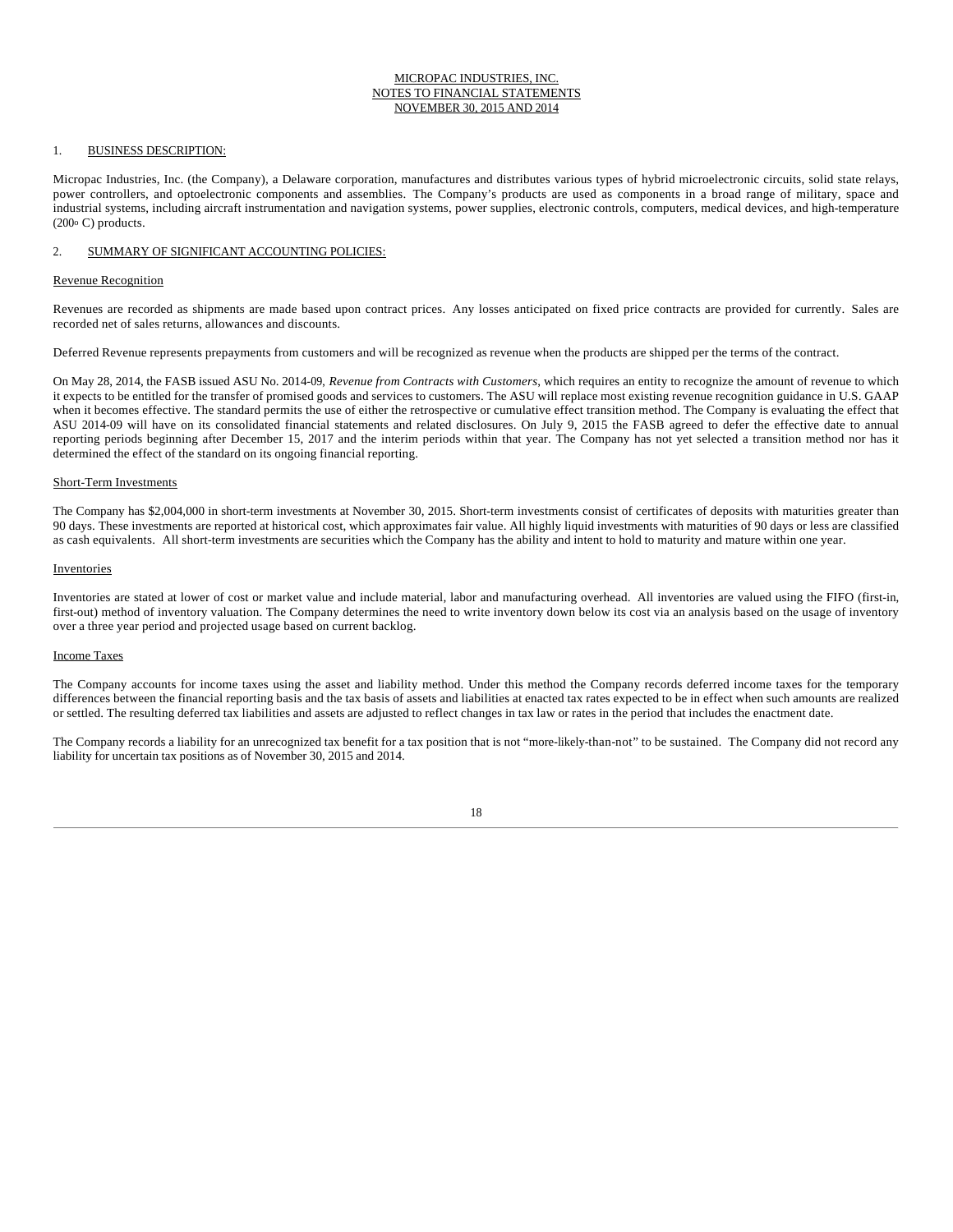# Property, Plant, and Equipment

Property, plant, and equipment are carried at cost, and depreciation is provided using the straight-line method at rates based upon the following estimated useful lives (in years) of the assets:

| <b>Buildings</b>             |          |
|------------------------------|----------|
| <b>Facility improvements</b> | $8 - 15$ |
| Machinery and equipment      | $5-10$   |
| Furniture and fixtures       | 5-8      |

The Company assesses long-lived assets for impairment in accordance with Financial Accounting Standards Board (FASB) Accounting Standards Codification (ASC) ASC 360-10-35, *Property, Plant and Equipment – Subsequent Measurement*. When events or circumstances indicate that an asset may be impaired, an assessment is performed. The estimated future undiscounted cash flows associated with the asset are compared to the asset's net book value to determine if a write down to market value less cost to sell is required.

Repairs and maintenance are expensed as incurred. Improvements which extend the useful lives of property, plant, and equipment are capitalized.

### Research and Development Costs

Costs for the design and development of new products are expensed as incurred.

### Basic and Diluted Earnings Per Share

Basic and diluted earnings per share are computed based upon the weighted average number of shares outstanding during the year. Diluted earnings per share gives effect to all dilutive potential common shares. During 2015 and 2014, the Company had no dilutive potential common stock.

### Use of Estimates

The preparation of financial statements in conformity with accounting principles generally accepted in the United States requires management to make estimates and assumptions that affect the reported amounts of assets and liabilities and disclosure of contingent assets and liabilities at the date of the financial statements and the reported amounts of revenues and expenses during the reporting period. Actual results could differ from those estimates.

### 3. FAIR VALUE MEASUREMENT:

The Company had no financial assets and liabilities measured at fair value on a recurring basis as of November 30, 2015 and 2014. The fair value of financial instruments such as cash and cash equivalents, short-term investments, accounts receivable, and accounts payable approximate their carrying amount based on the short maturity of these instruments. There were no nonfinancial assets measured at fair value on a nonrecurring basis at November 30, 2015 and 2014.

### 4. NOTES PAYABLE TO BANKS:

On January 23, 2015, the Company renewed the Loan Agreement with a Texas banking institution. The Loan Agreement provides for revolving credit loans, in amounts not to exceed a total principal balance of \$6,000,000, and specific advance loans for acquisitions with an aggregate amount not to exceed \$7,500,000 in a single advance or in multiple advances. The Loan Agreement also contains financial covenants to maintain at all times including (i) minimum working capital of not less than \$4,000,000, (ii) a ratio of senior funded debt, minus the Company's balance sheet cash on hand to the extent in excess of \$2,000,000, to EBITDA of not more than 3.0 to 1.0, and (iii) a ratio of free cash flow to debt service of not less than 1.2 to 1.0. The revolving credit loan expires on April 23, 2017 and the specific advance loan expires on April 23, 2016.

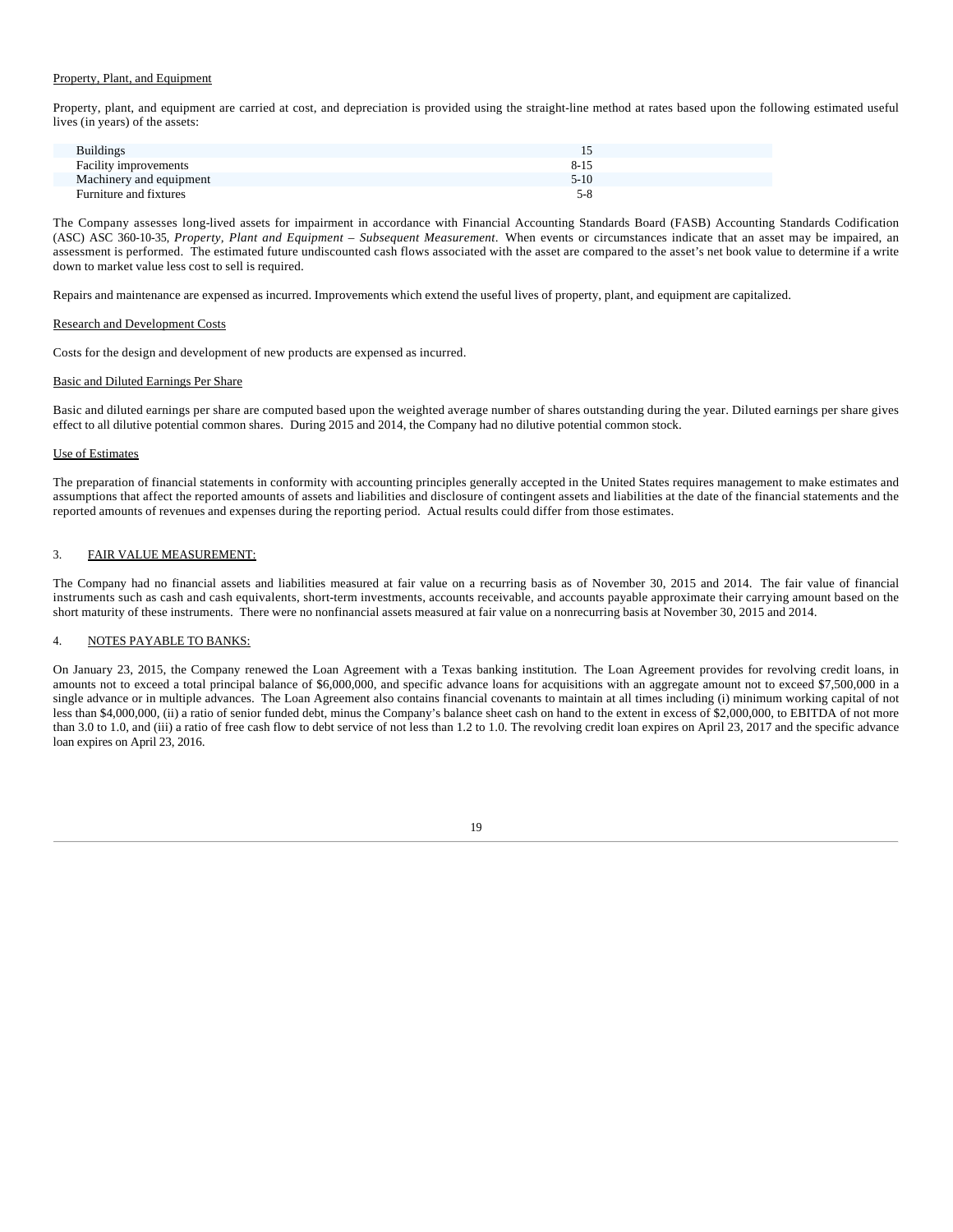# 5. RELATED PARTIES:

Mr. Eugene Robinson, a director and member of the Company's board of directors and audit committee, provides advisory services to the Company and was paid \$1,800 in 2014 in addition to fees received as a director and audit committee member. No advisory services were provided in 2015.

# 6. PRODUCT WARRANTIES:

In general, the Company warrants that its products, when delivered, will be free from defects in material workmanship under normal use and service. The obligations are limited to replacing, repairing or giving credit for, at the option of the Company, any products that are returned within one year after the date of shipment. The Company does not provide extended warranties.

The Company reserves for potential warranty costs based on historical warranty claims experience. While management considers the process to be adequate to effectively quantify its exposure to warranty claims based on historical performance, changes in warranty claims on a specific or cumulative basis may require management to adjust its reserve for potential warranty costs.

Warranty expense was approximately \$51,000 and \$19,000 in 2015 and 2014, respectively.

### 7. LEASE COMMITMENTS:

Rent expense for each of the years ended November 30, 2015 and 2014 was \$49,000 and \$48,000 respectively.

The Company has no future minimum lease payments under non-cancellable operating leases for office and manufacturing space with remaining terms in excess of one year.

# 8. EMPLOYEE BENEFITS:

The Company sponsors an Employees' Profit Sharing Plan and Trust (the Plan). Pursuant to section 401(k) of the Internal Revenue Code, the Plan is available to substantially all employees of the Company. Employee contributions to the Plan are matched by the Company at amounts up to 6% of the participant's salary. Contributions made by the Company were expensed and totaled approximately \$306,000 in 2015 and \$297,000 in 2014. Employees become vested in Company contributions in 20% increments in years two through six of employment. If the employee leaves the Company prior to being fully vested, the unvested portion of the Company contributions are forfeited and such forfeitures are used to lower future Company contributions. The Company does not offer other post-retirement benefits to its employees at this time.

# 9. INCOME TAXES:

The income tax provision consisted of the following for the years ended November 30:

|                                        |   | 2015     | 2014          |
|----------------------------------------|---|----------|---------------|
| <b>Current Provision:</b>              |   |          |               |
| Federal                                | D | 750,000  | \$<br>420,000 |
| State                                  |   | 31,000   | 28,000        |
|                                        |   | 781,000  | 448,000       |
|                                        |   |          |               |
| Deferred federal tax expense (benefit) |   | (91,000) | 42,000        |
|                                        |   |          |               |
| Total                                  |   | 690,000  | 490,000       |
|                                        |   |          |               |

The provision for income taxes differs from that computed at the federal statutory corporate tax rate as follows:

|                                            | 2015     | 2014     |
|--------------------------------------------|----------|----------|
| Tax at 34% statutory rate                  | 743,000  | 515,000  |
| State income taxes, net of federal benefit | 21,000   | 19,000   |
| Section 199 Adjustment                     | (85,000) | (50,000) |
| Permanent differences and other            | 11.000   | 6,000    |
|                                            |          |          |
| Income tax provision                       | 690,000  | 490,000  |
|                                            |          |          |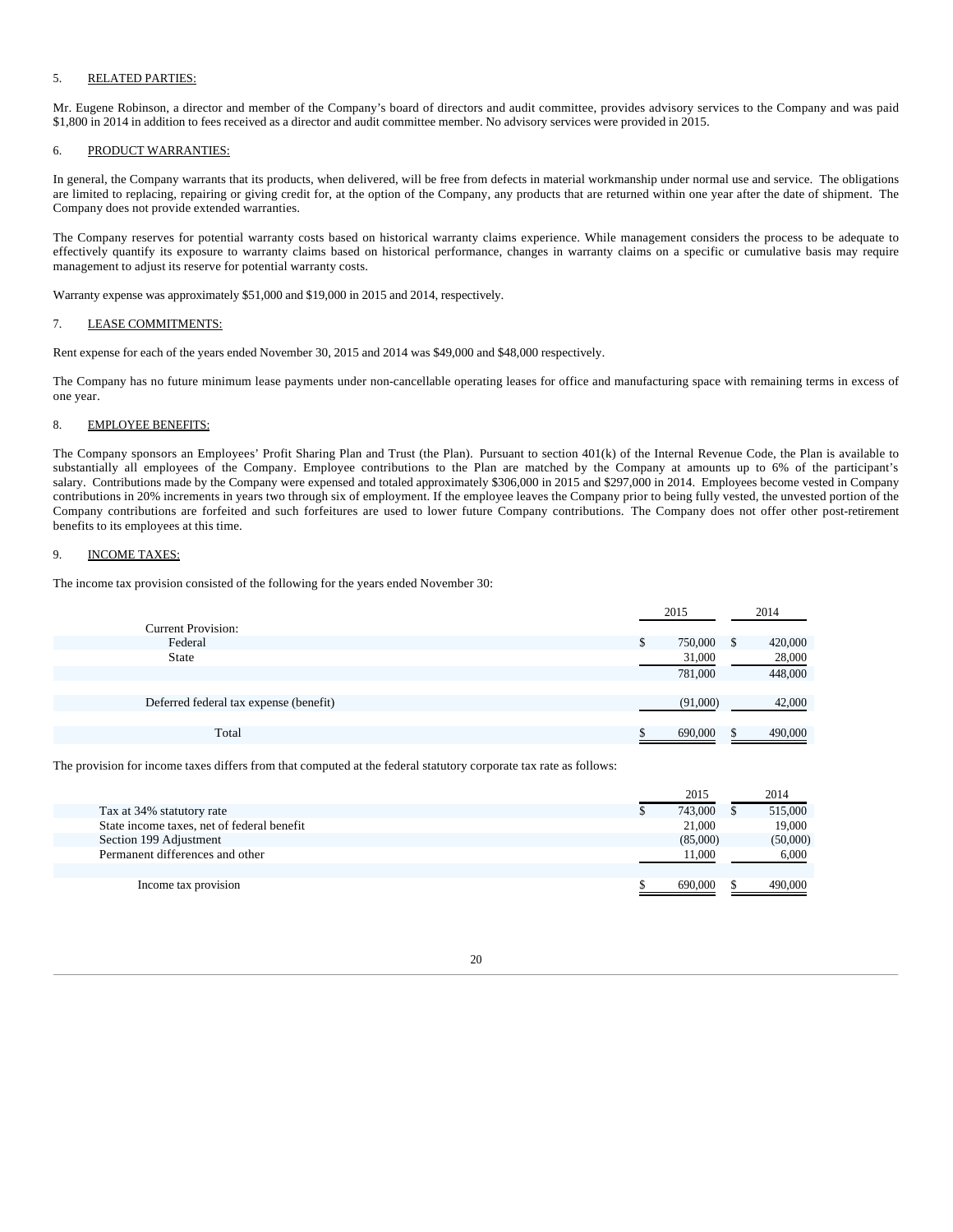The components of deferred tax assets and liabilities were as follows:

|                                              |   | 2015      | 2014      |
|----------------------------------------------|---|-----------|-----------|
| <b>Current Deferred Taxes</b>                |   |           |           |
| Inventory                                    | D | 605,000   | 492,000   |
| Deferred revenue, sales returns and warranty |   | 17,000    | 53,000    |
| Other accrued liabilities                    |   | 71,000    | 65,000    |
| Current deferred tax asset                   |   | 693,000   | 610,000   |
| Non-current Deferred Taxes                   |   |           |           |
| Depreciation                                 |   | (360,000) | (368,000) |
| Net deferred taxes                           |   | 333,000   | 242,000   |
|                                              |   |           |           |

In assessing the realizability of deferred tax assets, management considers whether it is more likely than not that some portion or all of the deferred tax assets will not be realized. The ultimate realization of deferred tax assets is dependent upon the generation of future taxable income during the periods in which those temporary differences become deductible. Management considers the scheduled reversal of deferred tax liabilities, projected future taxable income, and tax-planning strategies in making this assessment. Based upon the level of historical taxable income and projections for future taxable income over the periods in which the deferred tax assets are deductible, management believes it is more likely than not that the Company will realize the benefits of these deductible differences.

### 10. SIGNIFICANT CUSTOMER INFORMATION:

The Company's major customers include contractors to the United States government. Sales to these customers for the Department of Defense (DOD) and NASA contracts accounted for approximately 57% of the Company's revenues in 2015 and 2014. One customer accounted for 12% of the Company's sales during 2015 and no customer accounted for 10% or more of the Company's sales in 2014.

### 11. SHAREHOLDERS' EQUITY:

On December 17, 2013, the Board of Directors of Micropac Industries, Inc. approved the payment of a special dividend of \$0.10 per share for shareholders of record as of January 15, 2014. The dividend was paid to shareholders on February 12, 2014.

On December 16, 2014, the Board of Directors of Micropac Industries, Inc. approved the payment of a special dividend of \$0.10 per share for shareholders of record as of January 12, 2015. The dividend was paid to the Company's shareholders on February 10, 2015.

### 12. SUBSEQUENT EVENTS:

On December 15, 2015, the Board of Directors of Micropac Industries, Inc. approved the payment of a \$0.10 per share special dividend to all shareholders of record as of January 12, 2016. The dividend was paid to shareholders on February 11, 2016.

Management has evaluated subsequent events after the balance sheet date, through the issuance of the financial statements, for appropriate accounting and disclosure.

#### **Item 9. Changes in and Disagreements With Accountants on Accounting and Financial Disclosure**

None.

# **Item 9A. Controls and Procedures**

### Evaluation of Disclosure Controls and Procedures

The Company's Chief Executive Officer and Chief Financial Officer (the Certifying Officers) are responsible for establishing and maintaining disclosure controls and procedures for the Company. The Certifying Officers have designed such disclosure controls and procedures to ensure that material information is made known to them, particularly during the period in which this report was prepared. The Certifying Officers have evaluated the effectiveness of the Company's disclosure controls and procedures (as such term is defined in Exchange Act Rules 13a-15(e) and 15d-15(e) (the Rules) under the Securities Exchange Act of 1934 (or Exchange Act)) and determined that as of November 30, 2015, the Company's disclosure controls and procedures were effective.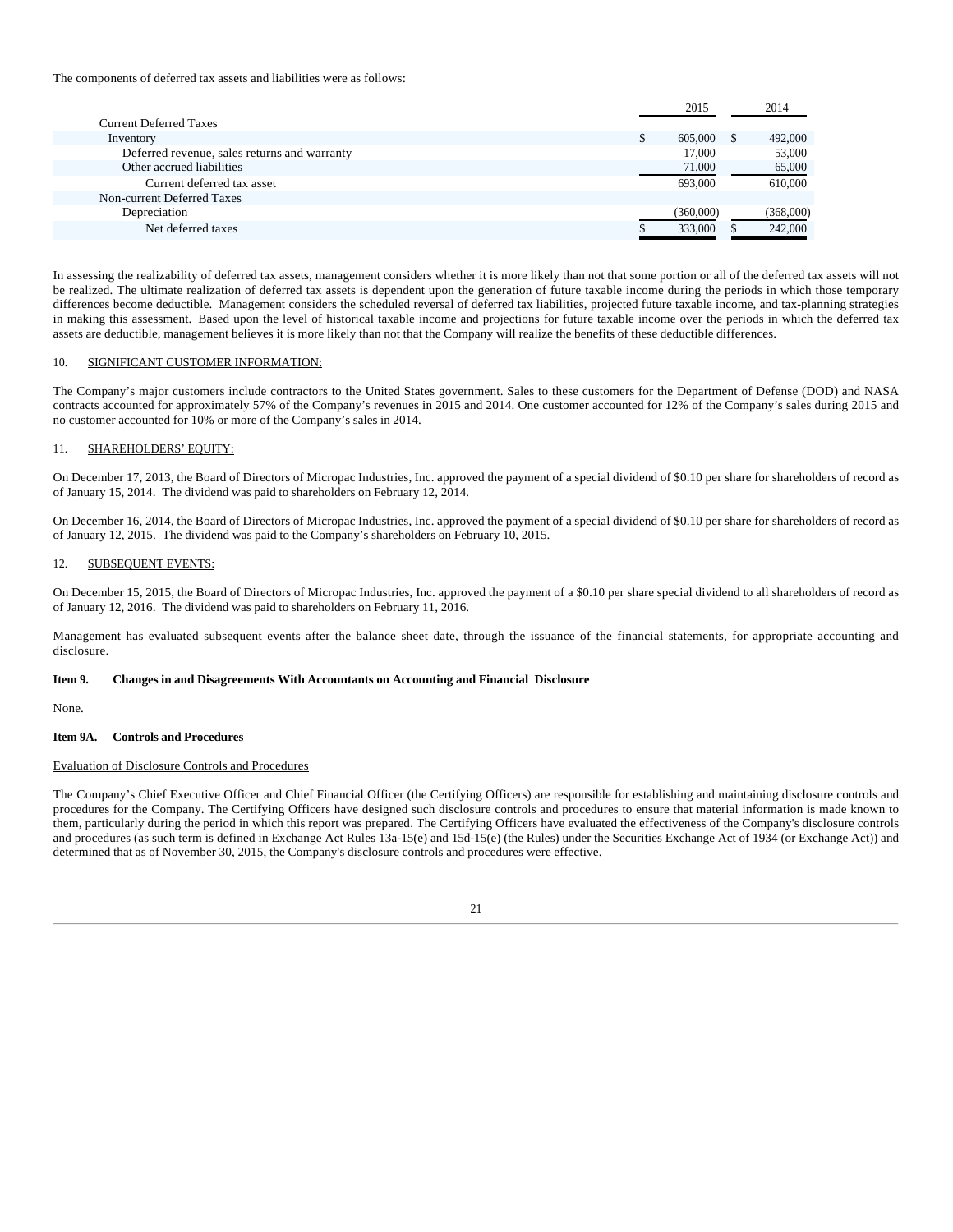# Management's Annual Report on Internal Control Over Financial Reporting

Management of Micropac is responsible for establishing and maintaining adequate internal control over financial reporting, as such term is defined in the Securities Exchange Act Rule 13a-15(f). Under the supervision and with the participation of the Company's management, including the Chief Executive Officer (principal executive officer) and the Chief Financial Officer (principal financial officer), the Company's management conducted an evaluation of the effectiveness of its internal control over financial reporting as of November 30, 2015 as required by the Securities Exchange Act of 1934 Rule13a-15(c). In making this assessment, the Company's management used the criteria set forth in the framework in "Internal Control – Integrated Framework" (1992) issued by the Committee of Sponsoring Organizations of the Treadway Commission. Based on the evaluation conducted under the framework in "Internal Control – Integrated Framework" (1992), management concluded that the Company's internal control over financial reporting was effective as of November 30, 2015.

# Changes in Internal Control Over Financial Reporting

During the first, second and third quarters of 2015, our management was actively engaged in the implementation of remediation efforts to address the material weaknesses that were identified in our Annual Report on Form 10-K for Fiscal 2014. These remediation efforts were designed both to address the identified material weaknesses and to enhance our overall financial reporting control environment. The plan to remediate those material weaknesses was described in detail in our Annual Report on Form 10-K for Fiscal 2014 and our efforts to implement that plan have been completed and are summarized below:

- The Company has hired an additional qualified staff accountant with a masters in accounting.
- We have implemented personnel resource plans, as well as training, designed to ensure that we have sufficient personnel with knowledge, experience, and training in the application of GAAP commensurate with our financial reporting requirements.
- The Company has re-designed and strengthened our tax accounting process using internal resources and external training.
- We developed enhanced controls and user checklists to be used during monthly, quarterly, and year end close processes.

These actions remediated the material weaknesses as of November 30, 2015.

During the three months ended November 30, 2015, there were no changes in our internal control over financial reporting that have materially affected or are reasonably likely to materially effect, our internal control over financial reporting.

### **Item 9B. Other Information**

None.

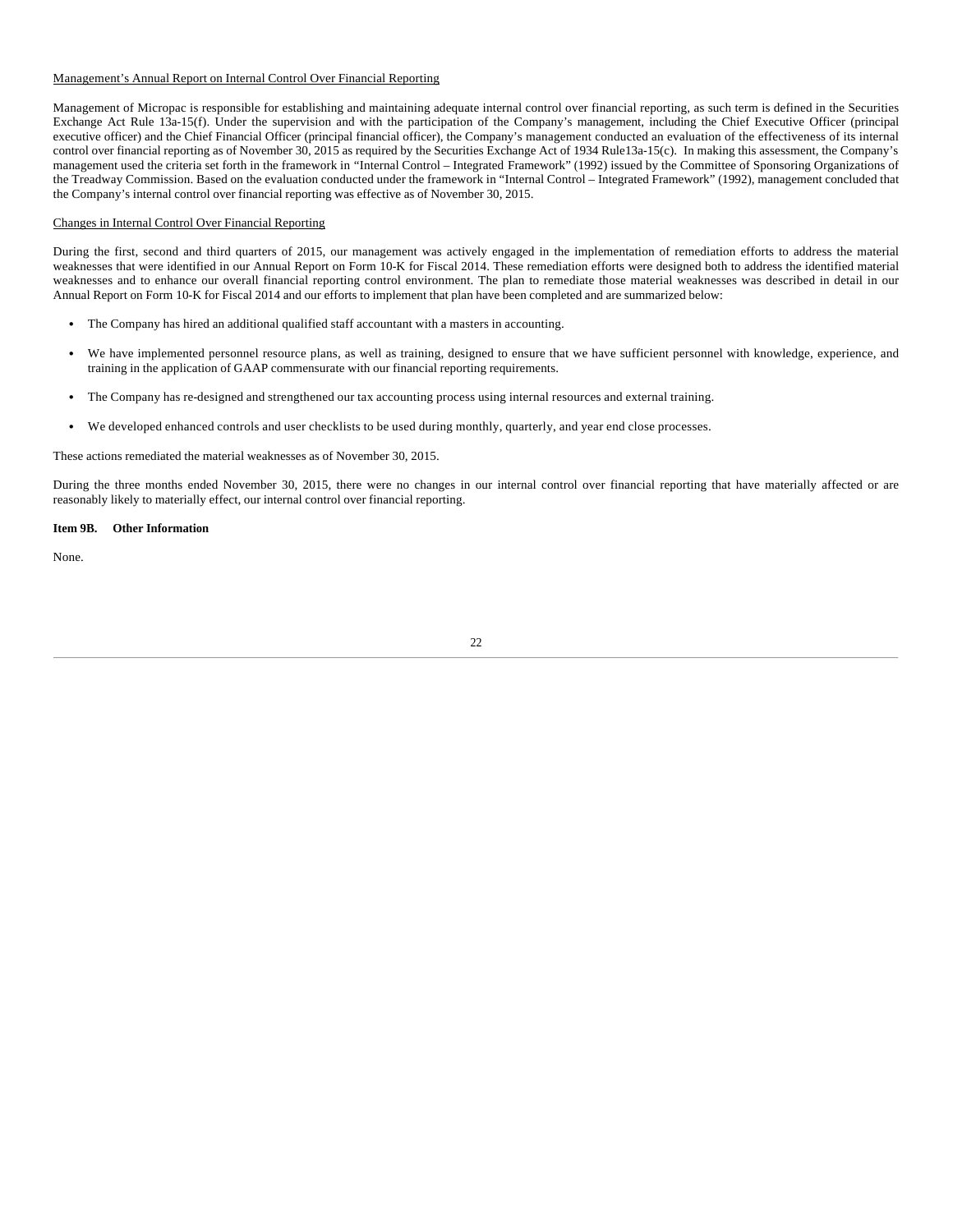# PART III

In accordance with General Instruction G(3) of Form 10-K, the information required by this Part III is incorporated by reference to Micropac Industries, Inc.'s definitive proxy statement relating to its 2015 Annual Meeting of Stockholders, as set forth below. The 2016 Proxy Statement will be filed with the Securities and Exchange Commission on or about February 16, 2016.

#### **Item 10. Directors, Executive Officers and Corporate Governance**

| Name                  | Age | Position with the Company                                                    | Director Since |
|-----------------------|-----|------------------------------------------------------------------------------|----------------|
| Mark King             | 61  | CEO, President and<br>Member of Audit Committee<br>and Chairman of the Board | October 2005   |
|                       |     |                                                                              |                |
| Heinz-Werner Hempel   | 87  | Director and<br>Member of Audit Committee                                    | February 1997  |
|                       |     |                                                                              |                |
| Connie Wood           | 76  | Secretary, Director and<br>Member of Audit Committee                         | March 2002     |
|                       |     |                                                                              |                |
| Eugene Robinson       | 76  | Director and<br>Member of Audit Committee                                    | October 2008   |
|                       |     |                                                                              |                |
| Richard K. Hoesterey  | 73  | Director and<br>Member of Audit Committee                                    | October 2010   |
|                       |     |                                                                              |                |
| Christine B. Dittrich | 63  | Director and<br>Member of Audit Committee                                    | October 2015   |
|                       |     |                                                                              |                |
| Patrick S. Cefalu     | 58  | CFO, Executive Vice President                                                | N/A            |

Mr. King is the current President and Chief Executive of the Company. Prior to November 2002, Mr. King was the President and Chief Operating Officer of Lucas Benning Power Electronics. Mr. King joined the Company in November of 2002, and was elected Chief Executive Officer, President and Director in October 2005.

Mr. Hempel has served as the Chief Operating Officer of Hanseatische Waren-Gesellschaft MBH & Co, KG, Bremen, Germany for over 25 years.

Ms. Wood served as the Company's Chief Executive Officer and President of the Company from May 2002 until her retirement in October 2005. Prior to that, Ms. Wood was Corporate Vice President of Operations.

Mr. Robinson has 35 years of experience in the electronics industry, including 26 years with Texas Instruments, Inc. and later Raytheon through acquisition. During the past 10 years, Mr. Robinson has been actively engaged in consulting with numerous high technology organizations. He has served on several advisory boards for high technology companies and universities.

Mr. Hoesterey is an experienced executive with over 35 years in general management and manufacturing operations management in a variety of industries including high tech electronics, industrial products, and power regulation. He served as the President and Chief Executive Officer of Components Corporation of America from January 2000 to August 2009. In September 2009, he began serving as the President and Chief Executive Officer of R.K. Hoesterey & Associates.

Ms. Dittrich was an Executive Vice President of Raytheon Systems Company and the General Manager of the Sensor and Electronic Systems segment. Before working for Raytheon, Ms. Dittrich was a Senior Vice President of Texas Instruments (TI) Systems Group, a Malcolm Baldrige Quality Award winner, and the General Manager of the Electronic Systems Division. Her prior assignments include TI Systems Group Vice President and Engineering Manager, Software Engineering Director for the defense business, and Senior Member of Technical Staff. She has had senior executive responsibility for product engineering efforts that involve large scale software and hardware development and integration. Ms. Dittrich provided consulting services with a focus on business strategy and operational performance to various technology companies after leaving Raytheon. She became a Visiting Scientist at the Carnegie Mellon University Software Engineering Institute (SEI), a Federally Funded Research and Development Center (FFRDC) and chaired the SEI Board of Advisors for over 10 years. She was a Fellow of the Cutter Business Technical Council and a senior consultant for Cutter Consortium. In addition, she has held membership positions on the Army Science Board, the Department of Defense Software Best Practices - Airlie Software Council and other advisory boards.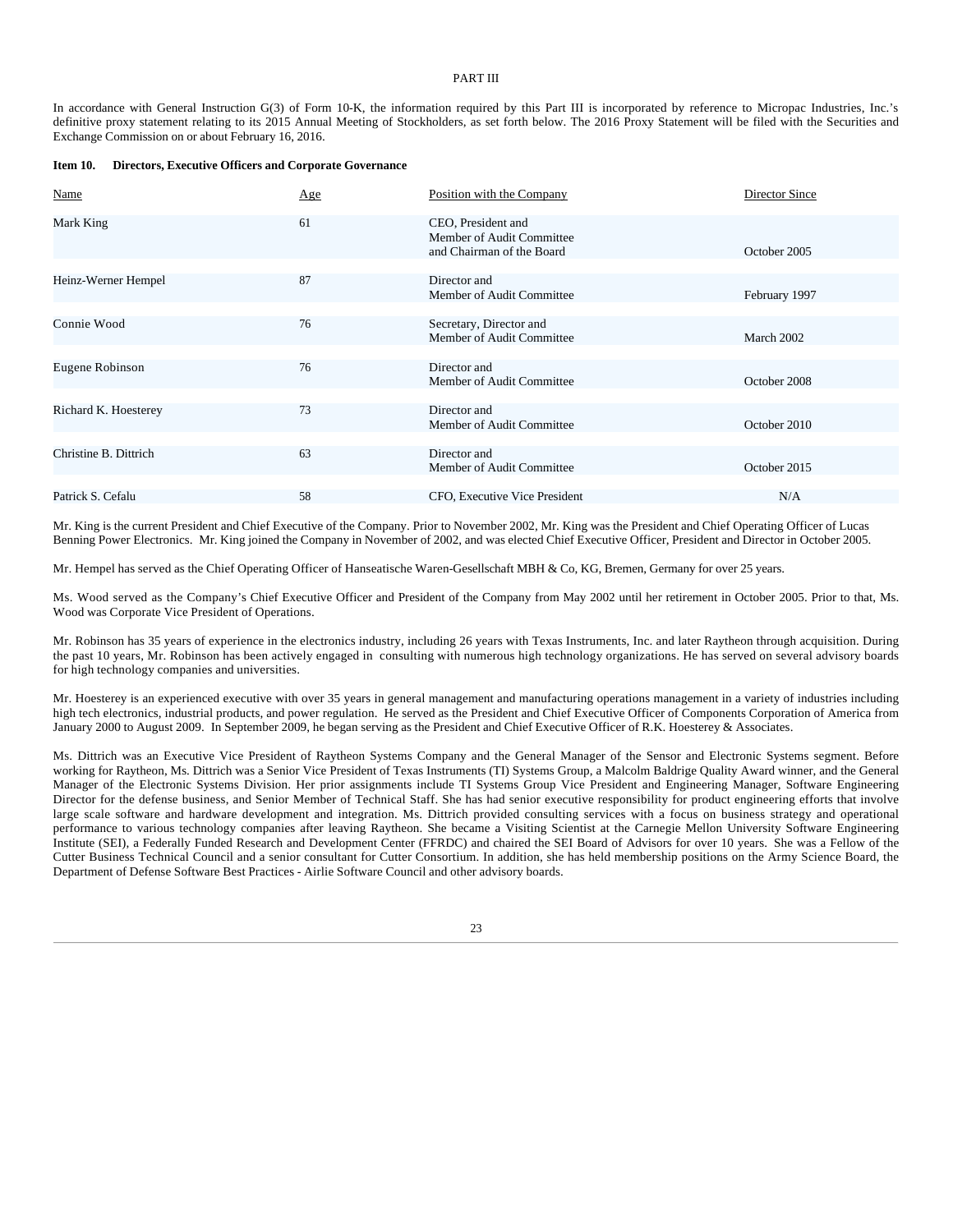Mr. Cefalu has over 35 years of experience in management, manufacturing and financial operations in a variety of industries. Mr. Cefalu has been the Chief Financial Officer and Executive Vice President of the Company since September 2001.

#### Board Meetings and Committees

The Board of Directors held five (5) board meetings during the year ended November 2015. Directors received a fee of \$1,500 (other than Mr. King) for each meeting attended during the year ended November 2015. In addition, the Board agreed to pay an annual retainer of \$10,000 to Mr. Robinson, Mr. Hoesterey and Ms. Wood. Ms. Wood, Mr. Hoesterey, and Mr. Robinson attended all of the meetings. Mr. Hempel attended two (2) of the meetings. Ms. Dittrich did not attend any board meetings since she is a new board member. Ms. Dittrich was paid a retainer of \$2,500.

The Audit Committee held four (4) meetings during the year ended November 30, 2015. Members of the Audit Committee received a fee of \$750 for each meeting attended during the year ended November 2015. Mr. King did not receive any payments for attending meetings of the Audit Committee. Ms. Wood, Mr. Hoesterey and Mr. Robinson attended all of the meetings. Mr. Hempel attended one (1) of the meetings.

Mr. Eugene Robinson, a director and member of the Company's board of directors and audit committee, provides advisory services to the Company and was paid \$1,800 in 2014 and no advisory fees in 2015 in addition to fees received as a director and audit committee member.

### **Director Compensation 2015**

 $A = 114$ 

|                      |          | Augh                     |                          |                   |
|----------------------|----------|--------------------------|--------------------------|-------------------|
|                      | Director | Committee                | Other fees               | <b>Total Fees</b> |
| Heinz-Werner Hempel  | 3.000    | 750                      | $\sim$                   | 3,750             |
| Richard K. Hoesterey | 17.500   | 3,000                    | $\sim$                   | 20,500            |
| Eugene Robinson      | 17.500   | 3,000                    | $\sim$                   | 20,500            |
| Connie Wood          | 17.500   | 3,000                    | $\overline{\phantom{a}}$ | 20,500            |
| Christine Dittrich   | 2,500    | $\overline{\phantom{0}}$ | $\sim$                   | 2,500             |

Mr. King does not receive any Directors compensation.

With the exception of Mr. Hoesterey, Ms. Dittrich, and Mr. Robinson, members of the Audit Committee are not considered independent members under applicable United States statutes.

The Board of Directors does not have a nominating or compensation committee or committees performing similar functions. The Board of Directors formed an Audit Committee on May 13, 2002. The members of the Audit Committee operate pursuant to a charter developed by the Board of Directors.

The Audit Committee has reviewed with management and the independent auditors the quality and adequacy of the Company's significant accounting policies. The Audit Committee has considered and reviewed with the independent auditors their audit plans, the scope of the audit, and the identification of audit risks. The Audit Committee has reviewed and discussed the audited financial statements with management and has discussed such financial statements with the independent auditors.

The Audit Committee has received the written disclosures and the report from the independent accountant required by the applicable requirements of the Public Company Accounting Oversight Board (United States) regarding the independent accountant's communications with the Audit Committee concerning independence and has discussed with the independent accountants the independent accountant's independence. Based upon the review and discussions referred to above, the Audit Committee recommended to the Board of Directors that the audited financial statements be included in the Company's annual report on Form 10-K for the fiscal year ended November 30, 2015, for filing with the Securities and Exchange Commission.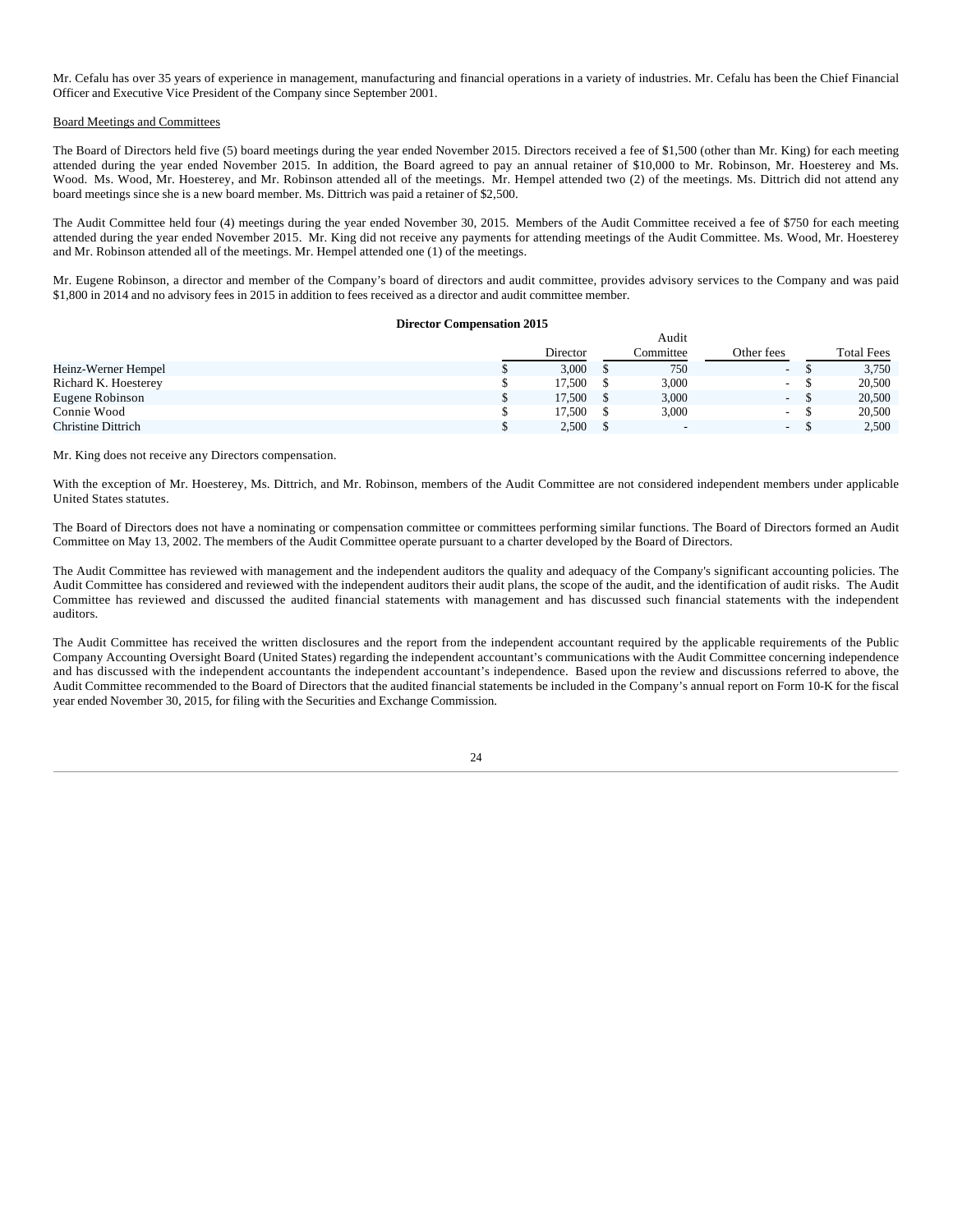Management has the responsibility for the preparation and integrity of the Company's financial statements and the independent registered public accounting firm have the responsibility for the audit of those statements. It is not the duty of the Audit Committee to conduct audits to determine that the Company's financial statements are complete and accurate and are in accordance with accounting principles generally accepted in the United States. In giving its recommendations, the Audit Committee considered (a) management's representation that such financial statements have been prepared with integrity and objectivity and in conformity with accounting principles generally accepted in the United States, and (b) the report of the Company's independent auditors with respect to such financial statements.

### Section 16(a) Beneficial Owner Reporting Compliance

Section 16(a) of the Exchange Act requires the Company's directors, executive officers, and 10% stockholders to file reports of ownership and reports of change in ownership of the Company's equity securities with the Securities and Exchange Commission. Directors, executive officers, and 10% stockholders are required to furnish the Company with copies of all Section16(a) forms they file. Based on a review of the copies of such reports furnished, the Company believes that during the fiscal year ended November 30, 2015, the Company's directors, executive officers, and 10% stockholders filed on a timely basis all reports required by Section 16(a) of the Exchange Act.

### Code of Ethics

The Company has adopted a code of ethics that applies to the Company's chief executive officer and principal financial officer. In addition, the Company has a code of conduct for all employees, officers and directors of the Company.

### **Item 11. Executive Compensation**

The information set forth in the 2016 Proxy Statement under the heading "Management Remuneration and Transactions" is incorporated herein.

The following table shows as of November 30, 2015, all cash compensation paid to, or accrued and vested for the account of Mr. Mark King, President and Chief Executive Officer and Mr. Patrick Cefalu, Vice President and Chief Financial Officer. Mr. King and Mr. Cefalu received no non-cash compensation during 2015.

# **Annual Compensation**

| Name and<br>Principal Position                                          | Year                 | Annual<br>Salary              | <b>Bonus</b>            | All Other<br>Compensation<br>(a) | Total                         |
|-------------------------------------------------------------------------|----------------------|-------------------------------|-------------------------|----------------------------------|-------------------------------|
| Mark King,<br>President and                                             | 2015<br>2014         | 264,031<br>259,354            | 13.500<br>18,000        | 24.094<br>20.883                 | 301,625<br>298,237            |
| Chief Executive Officer <sup>(1)</sup>                                  | 2013                 | 256,069                       | 500                     | 57,933                           | 314,502                       |
| Patrick Cefalu,<br>Vice President and<br><b>Chief Financial Officer</b> | 2015<br>2014<br>2012 | 155.431<br>152.466<br>150,010 | 13.500<br>18,000<br>500 | 16.578<br>17.746<br>14,327       | 185,509<br>188,212<br>164,837 |

(a) Reflects amounts contributed by Micropac Industries, Inc., under Micropac's 401(k) profit sharing plan; unused vacation pay; life insurance premiums paid; and reimbursement for medical expenses under Micropac's Family Medical Reimbursement Plan.

(1) Effective November 2005, Mr. King's existing employment agreement was revised to provide that Mr. King would serve as the Company's President and Chief Executive Officer, and a member on the Board of Directors and Audit Committee at a base salary of \$186,400 for a term of three (3) years. In December 2005, the Company and Mr. King amended his employment agreement to increase his annual base salary to \$225,000. In June 2009, the Company and Mr. King amended his employment agreement to increase his annual base salary to \$247,104 for renewable terms of three (3) years with annual increases based on consumer price index with additional increases to be determined by the Board of Directors. The June 2009 amendment also provides under certain events, either the Company or Mr. King can terminate the agreement upon a payment to Mr. King of 18 or 36 months' salary as severance payments.

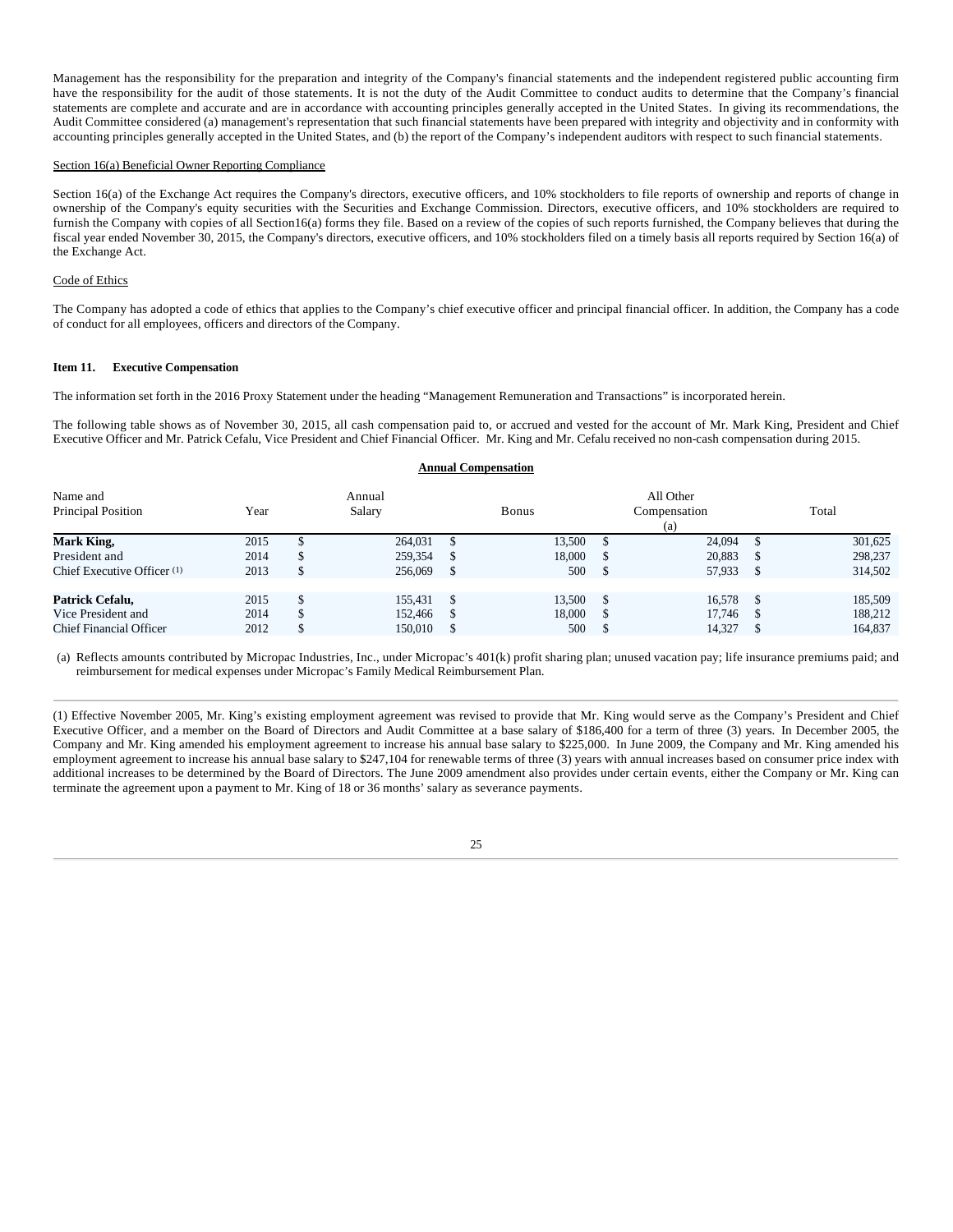The Board of Directors reviews and approves the Company's annual bonus payments structure. In 2015 the Directors approved a bonus payment paid on December 18, 2015 of \$13,500 to Mr. King and \$13,500 to Mr. Cefalu.

### Amount included in all other compensation relating to employee benefit plans

The Company maintains a Family Medical Reimbursement Plan for the benefit of its executive officers and their dependents. The Plan is funded through a group insurance policy issued by an independent carrier and provides for reimbursement of 100% of all bona fide medical and dental expenses that are not covered by other medical insurance plans. During the fiscal year ended November 30, 2015, Mr. King received \$1,876 and Mr. Cefalu received \$2,290, which amounts are included in the "All Other Compensation" column shown in the preceding remuneration table.

In July 1984, the Company adopted a Salary Reduction Plan pursuant to Section 401(k) of the Internal Revenue Code. The Plan's benefits are available to all Company employees who are at least 18 years of age and have completed at least six months of service to the Company as of the beginning of a Plan year. Plan participants may elect to defer up to 15% of their total compensation as their contributions, subject to the maximum allowed by the Internal Revenue code 401(k), and the Company matches their contributions up to a maximum of 6% of their total compensation. A participant's benefits vest to the extent of 20% after two years of eligible service and become fully vested at the end of six years. During the fiscal year ended November 30, 2015, the Company made contributions to the Plan for Mr. King in the amount of \$15,214 and for Mr. Cefalu in the amount of \$10,136 which amount is included in the "All Other Compensation" column shown in the preceding remuneration table.

Employment agreements of the Company's officers provide that they may elect to carry over any unused vacation time to subsequent periods or elect to be paid for such unused vacation time. Mr. King and Mr. Cefalu did not receive any unused vacation pay in 2015.

During the fiscal year ended November 30, 2015, the Company paid life insurance premiums for the benefit of Mr. King and Mr. Cefalu valued at \$7,004 and \$4,152, respectively.

# **Item 12. Security Ownership of Certain Beneficial Owners and Management and Related Stockholder Matters**

The following table shows the number and percentage of shares of the Company's common stock beneficially owned (a) by each person known by the Company to own 5% or more of the outstanding common stock, (b) by each director and nominee, and (c) by all present officers and directors as a group, as of November 30, 2015.

| Name and Address<br>of Beneficial Owner              | Number of Shares<br><b>Beneficially Owned</b> | Percent<br>of $Class(1)$ |
|------------------------------------------------------|-----------------------------------------------|--------------------------|
| Patrick Cefalu                                       | $\overline{0}$                                | $0\%$                    |
| Heinz-Werner Hempel (2)(3)(4)                        | 1,952,577                                     | 75.7%                    |
| Mark King <sup>(3)</sup>                             | 14,100                                        | Less than .6%            |
| Richard K. Hoesterey <sup>(3)</sup>                  | $\overline{0}$                                | 0%                       |
| Eugene Robinson <sup>(3)</sup>                       | $\overline{0}$                                | 0%                       |
| Christine Dittrich (3)                               | $\overline{0}$                                | 0%                       |
| Connie Wood (3)                                      | 6,000                                         | Less than .3%            |
| All officers and directors<br>as a group (7 Persons) | 1,972,677                                     | 76.5%                    |

\_\_\_\_\_\_\_\_\_\_\_\_\_\_\_\_\_\_\_\_\_\_\_

(1) Calculated on the basis of the 2,578,315 outstanding shares. There are no options, warrants, or convertible securities outstanding.

(2) The Company and Mr. Heinz-Werner Hempel are parties to an Ancillary Agreement entered into in March 1987. The Ancillary Agreement primarily obligates the Company to register Mr. Hempel's stock and allows Mr. Hempel to participate in any sale of stock by the Company.

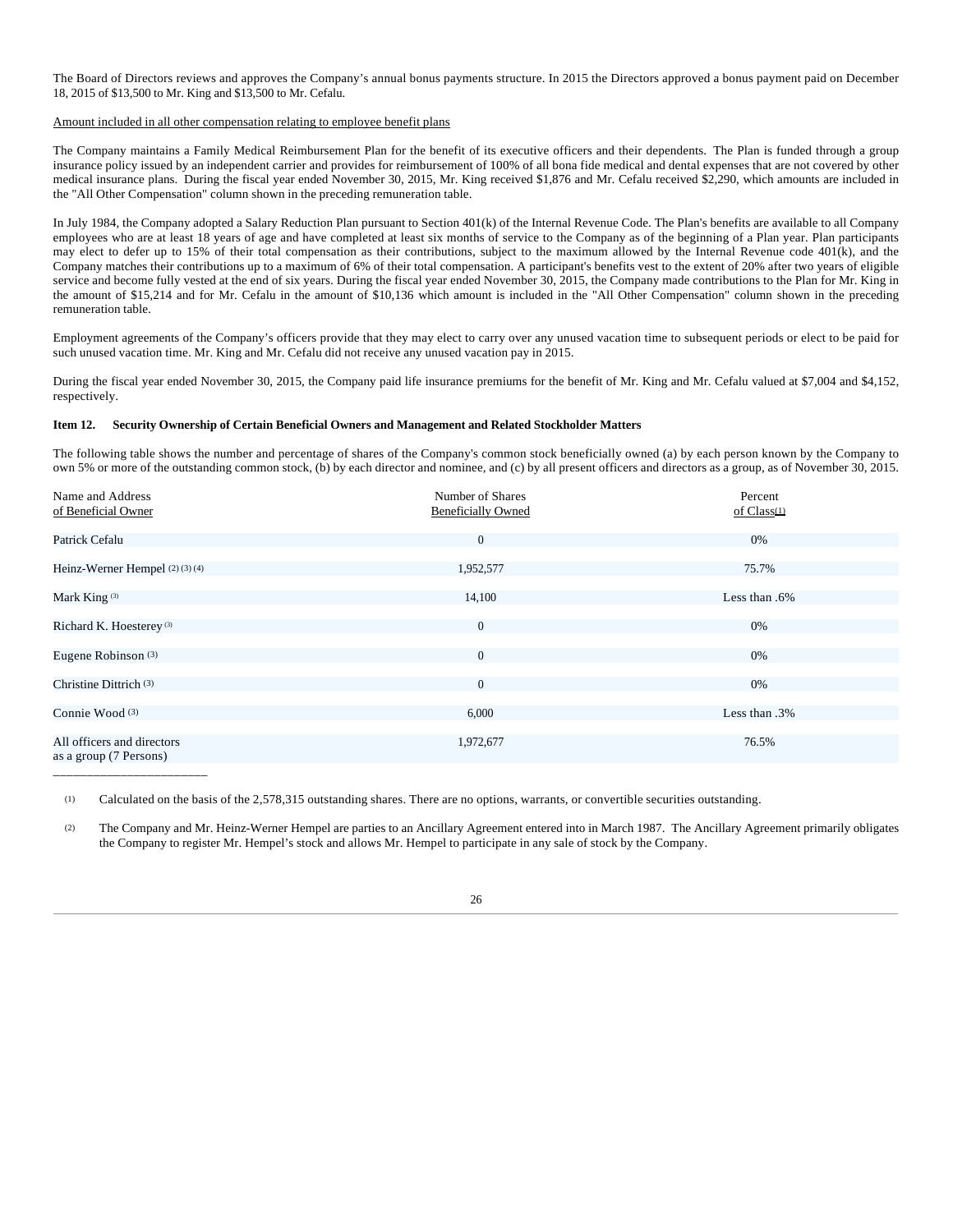- (3) A director of the Company. Each incumbent director has been nominated for reelection at the Annual Meeting, with the exception of Ms. Wood who has resigned effective March 1, 2016.
- (4) Effective October 10, 2007, Mr. Hempel transferred all of the shares of the Company's common stock owned by him and consisting of 1,952,577 shares, to a partnership organized under the laws of Germany. This partnership is composed of Mr. Hempel, his son, and his daughter. As the consideration for this transfer, Mr. Hempel received a 99.98% share in this partnership and received the sole voting and management control. His son and daughter each own a 0.01% ownership interest in this partnership.

### **Item 13. Certain Relationships and Related Transactions, and Director Independence**

Mr. Eugene Robinson, a director and member of the Company's board of directors and audit committee, provides advisory services to the Company and was paid \$1,800 in 2014 in addition to fees received as a director and audit committee member. No advisory services were provided in 2015.

### **Item 14. Principal Accounting Fees and Services**

KPMG LLP was selected as the Company's independent registered public accounting firm in 2002 and has been responsible for the Company's financial audit for the fiscal years ended November 30, 2002 through November 30, 2015.

Management anticipates that a representative from KPMG LLP will be present at the Annual Meeting and will be given the opportunity to make a statement if he or she desires to do so. It is also anticipated that such representative will be available to respond to appropriate questions from stockholders.

### **AUDIT FEES**

The fees for professional services rendered for the audit of our annual financial statements for each of the fiscal years ended November 30, 2015 and November 30, 2014, and the reviews of the financial statements included in our Quarterly Reports on Form 10-Q during those periods were \$250,000 and \$167,000, respectively.

# **TAX FEES**

KPMG LLP fees for tax return preparation services were \$32,000 in 2015, and fees for tax advisory and tax return preparation services were \$45,000 in 2014.

#### **ALL OTHER FEES**

KPMG LLP did not provide any other services.

The Audit Committee requests that KPMG LLP provide the committee with the anticipated charges of all accounting and tax related services to be performed by KPMG LLP in advance of performing such services. The Audit Committee approves all KPMG LLP services in advance of the performance of such services.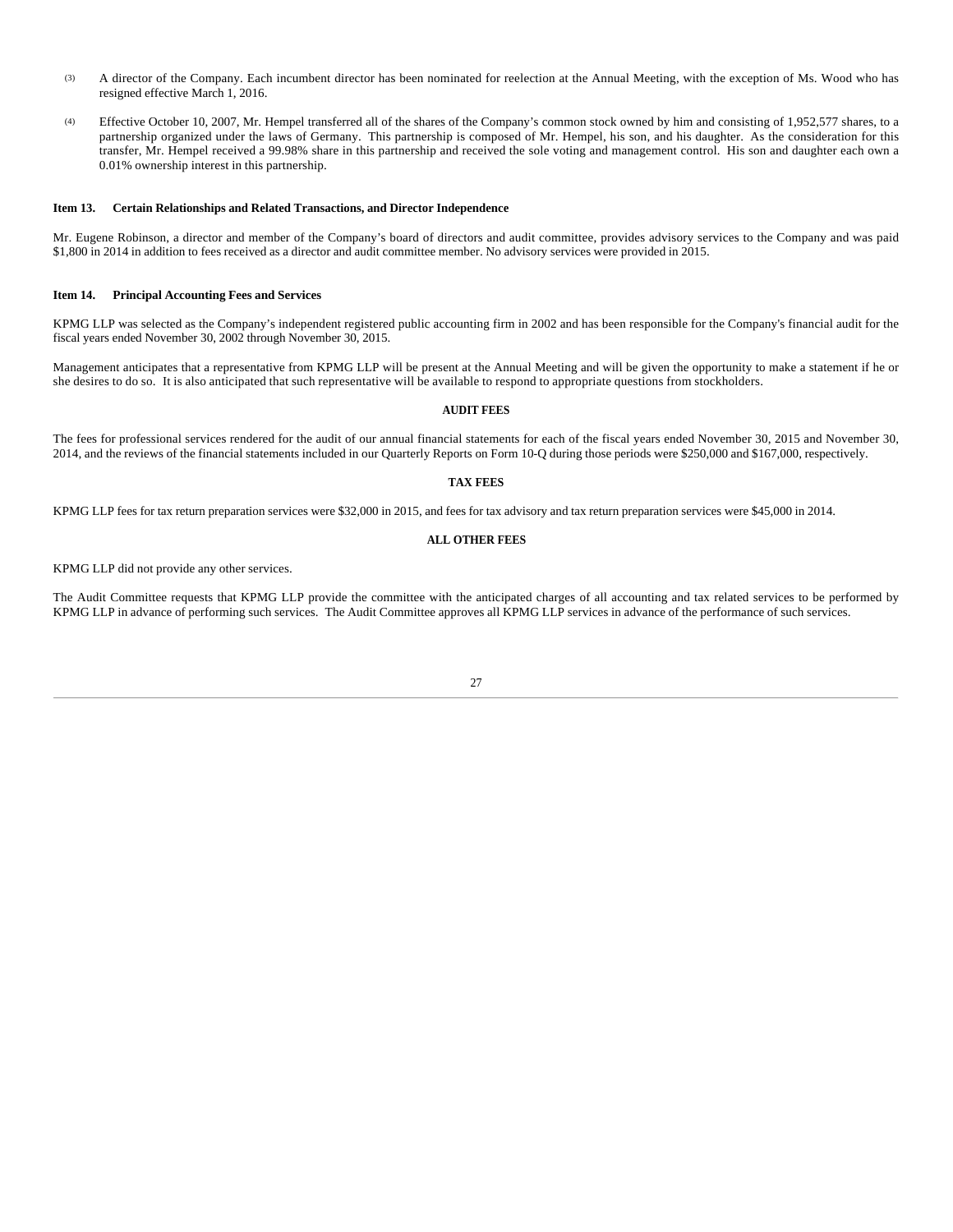# Part IV

# **Item 15. Exhibits, Financial Statement Schedules**

- (a) Exhibits 31.1 Certification of Chief Executive Officer pursuant to Section 302 of the Sarbanes- Oxley Act of 2002.
- 31.2 Certification of Chief Accounting Officer pursuant to Section 302 of the Sarbanes- Oxley Act of 2002.
- $32.1$ 32.1 Certification of Chief Executive Officer pursuant to 18 U.S.C. section 1350**,** as adopted pursuant to section 906 of the Sarbanes-Oxley act of 2002.
- $32.2$ 32.2 Certification of Chief Accounting Officer pursuant to 18 U. S. C. section 1350, as adopted pursuant to section 906 of the Sarbanes-Oxley act of 2002.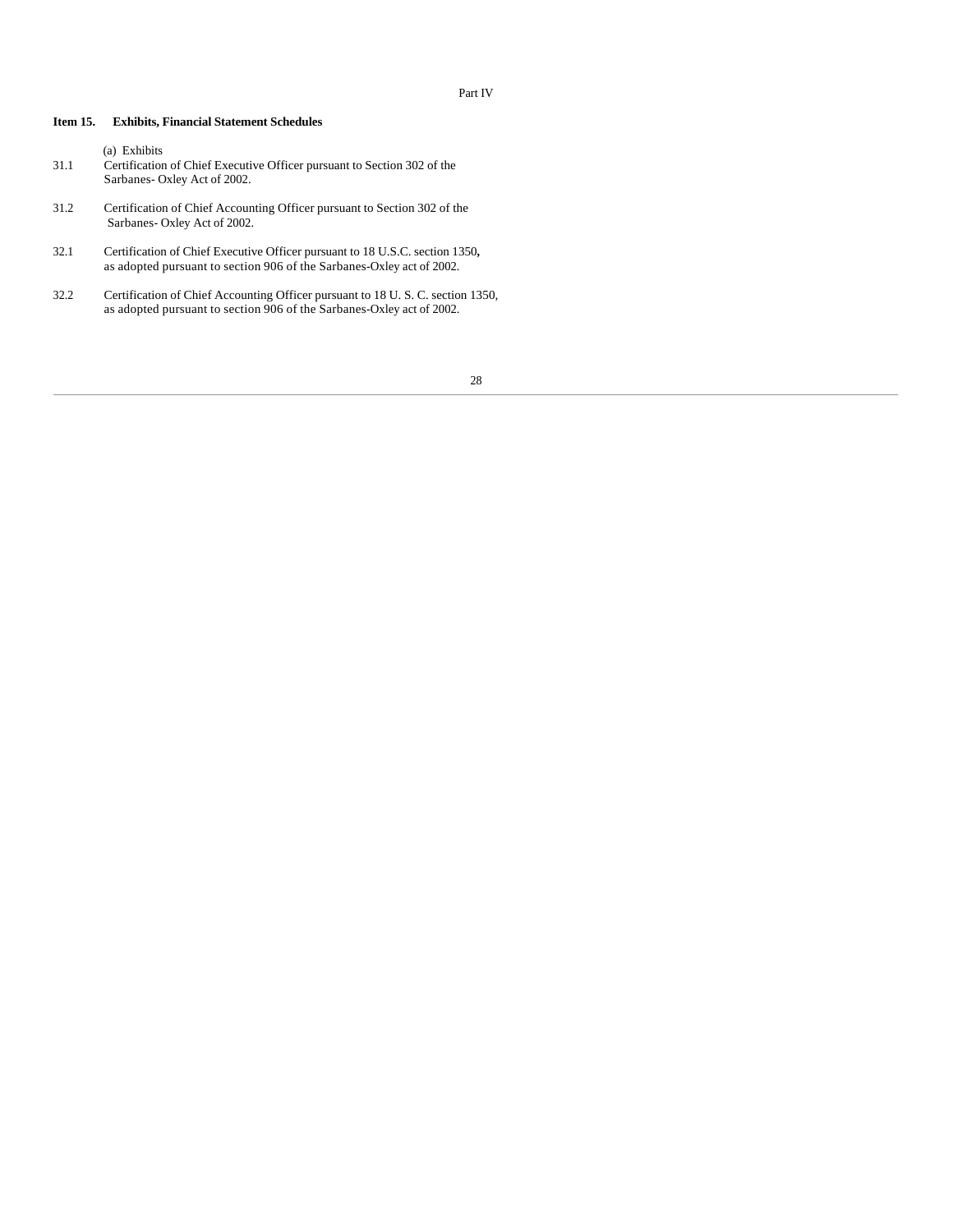# SIGNATURES

Pursuant to the requirements of Section 13 or 15(d) of the Securities Exchange Act of 1934, the registrant has duly caused this report to be signed on its behalf by the undersigned, thereunto duly authorized.

MICROPAC INDUSTRIES, INC.

By: /s/ Mark King Mark King President and Chief Executive Officer (Principal Executive Officer)

By: /s/ Patrick Cefalu Patrick Cefalu Executive Vice President and Chief Financial Officer (Principal Accounting Officer)

Dated: 02/16/2016

Pursuant to the requirements of the Securities and Exchange Act of 1934, this report has been signed below by the following persons on behalf of the registrant and in the capacities indicated on 02/16/2016.

s/ Connie Wood<br>
Connie Wood, Director<br>
Connie Wood, Director<br>
2008 - Mark King, Director<br>
2018 - Mark King, Director<br>
2018 - Mark King, Director Connie Wood, Director

/s/ Eugene Robinson /s/ Christine Dittrich Eugene Robinson, Director

/s/ Richard Hoesterey /s/ Heinz-Werner Hempel Richard Hoesterey, Director Heinz-Werner Hempel, Director